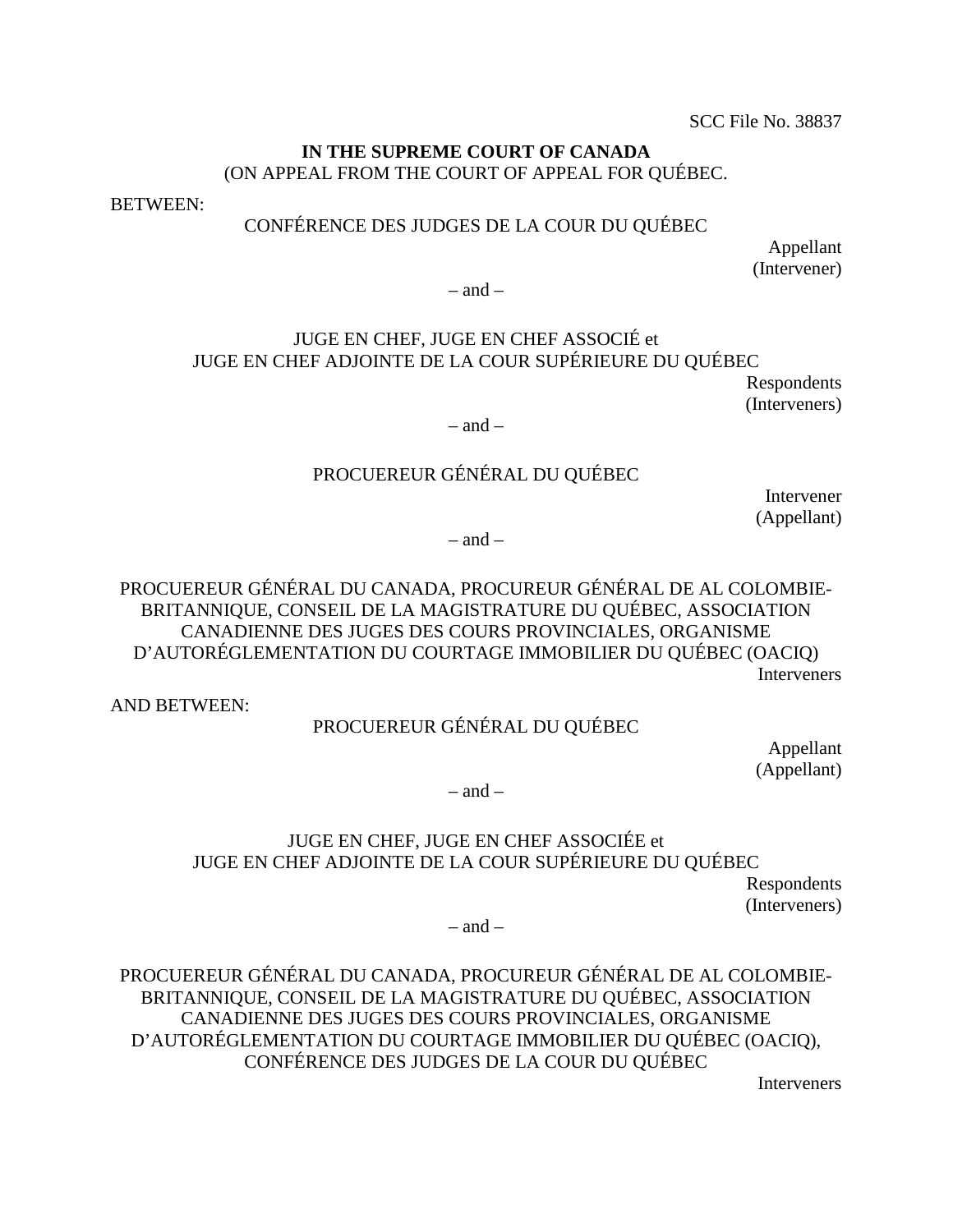AND BETWEEN:  $2$ <br>AND BETWEEN:

CONSEIL DE LA MAGESTRATURE DU QUEBEC CONSEIL DE LA MAGESTRATURE DU QUÉBEC Appellant

Appellant (Intervener) (Intervener)

 $-$  and  $-$ 

# PROCUEREUR GÉNÉRAL DU QUÉBEC – and – PROCUEREUR GÉNÉRAL DU QUÉBEC Respondent (Appellant)

Respondent (Appellant)

 $-$  and  $-$ 

### PROCUREUR GENERAL DU CANADA, PROCUREUR GENERAL DE LA COLOMBIE-BRITANNIQUE, JUGE EN CHEF, JUGE EN CHEF ASSOCIEE ET JUGE EN CHEF ADJOINTE DE LA COUR SUPERIEURE DU QUEBEC, ASSOCIATION CANADIENNE DES JUGES DES COURS PROVINCIALES, ASSOCIATION CANADIENNE DES JUGES DES COURS PROVINCIALES, ORGANISME D'AUTOREGLEMENTATION DU COURTAGE IMMOBILIER DU ORGANISME D'AUTORÉGLEMENTATION DU COURTAGE IMMOBILIER DU QUÉBEC (OACIQ), et CONFÉRENCE DES JUGES DE LACOUR DU QUÉBEC<br>Interveners<br>AND BETWEEN: – and – PROCUREUR GÉNÉRAL DU CANADA, PROCUREUR GÉNÉRAL DE LA COLOMBIE-BRITANNIQUE, JUGE EN CHEF, JUGE EN CHEF ASSOCIÉE ET JUGE EN CHEF ADJOINTE DE LA COUR SUPÉRIEURE DU QUÉBEC,

Interveners

AND BETWEEN:

#### CANADIAN ASSOCIATION OF PROVINCIAL COURT JUDGES CANADIAN ASSOCIATION OF PROVINCIAL COURT JUDGES

Appellant (Intervener)

 $-$  and  $-$ 

# CHIEF JUSTICE, SENIOR ASSOCIATE CHIEF JUSTICE, and ASSOCIATE CHIEF JUSTICE OF THE SUPERIOR COURT OF QUEBEC Appellant (Intervener)<br>
– and –<br>
CHIEF JUSTICE, SENIOR ASSOCIATE CHIEF JUSTICE, and<br>
ASSOCIATE CHIEF JUSTICE OF THE SUPERIOR COURT OF QUÉBEC Respondents<br>
– and –<br>
ATTORNEY GERNAL OF QUÉBEC

Respondents (Interveners)

 $=$  and  $=$ 

#### ATTORNEY GERNAL OF QUEBEC

Intervener Intervener (Appellant)

 $-$  and  $-$ 

### ATTORNEY GENERAL OF CANADA, ATTORNEY GENERAL OF BRITISHCOLUMBIA, CONSEIL DE LA MAGISTRATURE DU QUEBEC, CONFERENCE DES JUGES DE LA COOR DU QUEEBEC, ORGANISME D'AUTOREGLEMENTATION DU COURTAGE IMMOBILIER DU QUEBEC DU COURTAGE IMMOBILIER DU QUÉBEC Interveners (Appellant) – and – ATTORNEY GENERAL OF CANADA, ATTORNEY GENERAL OF BRITISHCOLUMBIA, CONSEIL DE LA MAGISTRATURE DU QUÉBEC, CONFÉRENCE DES JUGES DE LA COOR DU QUEÉBEC, ORGANISME D'AUTORÉGLEMENTATION

Interveners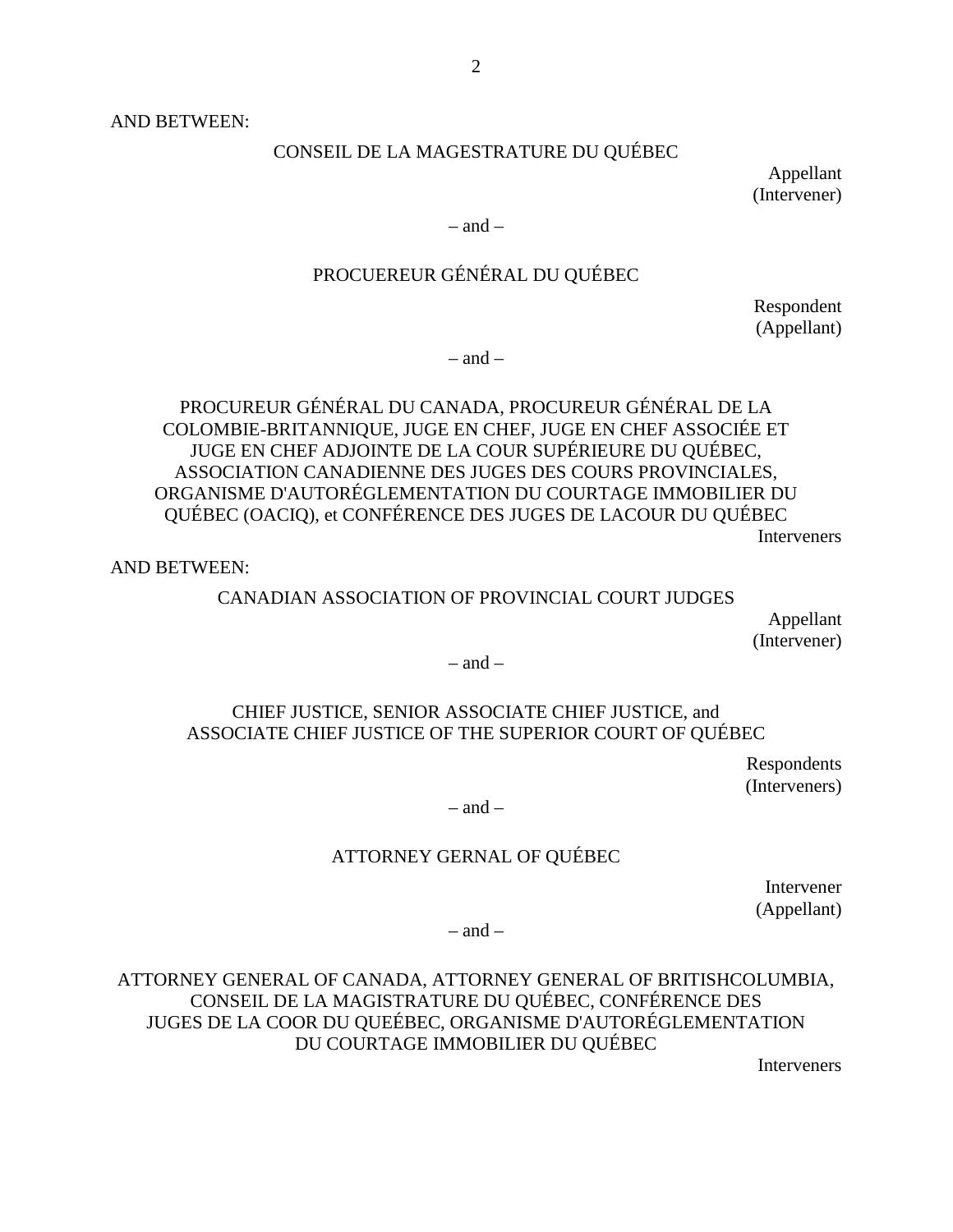AND BETWEEN:  $3$ <br>AND BETWEEN:

#### JUGE EN CHEF, JUGE EN CHEF ASSOCIÉE et JUGE EN CHEF ADJOINTE DE LA COUR SUPERIEURE DU QUEBEC JUGE EN CHEF, JUGE EN CHEF ASSOCIÉE et<br>JUGE EN CHEF ADJOINTE DE LA COUR SUPÉRIEURE DU QUÉBEC<br>Appellants

Appellants (Interveners)

 $-$  and  $-$ 

# PROCUEREUR GENERAL DU QUEBEC (Interveners) – and – PROCUEREUR GÉNÉRAL DU QUÉBEC Respondent

Respondent (Appellant)

 $-$  and  $-$ 

PROCUREUR GENERAL DU CANADA, PROCUREUR GENERAL DE LA COLOMBIE-(Appellant) – and – PROCUREUR GÉNÉRAL DU CANADA, PROCUREUR GÉNÉRAL DE LA COLOMBIE-BRITANNIQUE, CONSEIL DE LA MAGISTRATURE DU QUEBEC, ASSOCIATION CANADIENNE DES JUGES DES COURS PROVINCIALES, ORGANISME BRITANNIQUE, CONSEIL DE LA MAGISTRATURE DU QUÉBEC, ASSOCIATION<br>CANADIENNE DES JUGES DES COURS PROVINCIALES, ORGANISME<br>D'AUTORÉGLEMENTATION DU COURTAGE IMMOBILIER DU QUÉBEC (OACIQ), CONFERENECE DES JUDGES DE LA COUR DU QUEBEC CONFÉRENECE DES JUDGES DE LA COUR DU QUÉBEC Interveners

**Interveners** 

#### FACTUM OF THE INTERVENER, **FACTUM OF THE INTERVENER,<br>ATTORNEY GENERAL OF BRITISH COLUMBIA**

(Pursuant to Rules 44 of the Rules of the Supreme Court of Canada, SOR.2002-156, as amended. (Pursuant to Rules 44 of the *Rules of the Supreme Court of Canada*, SOR.2002-156, as amended.

#### Attorney General of British Columbia **Attorney General of British Columbia**

1001 Douglas Street, 6th Floor 1001 Douglas Street, 6th Floor P.O. Box 9280, Station Prov. Govt. P.O. Box 9280, Station Prov. Govt. Victoria, BC V8W 9J7 Victoria, BC V8W 9J7

# J. Gareth Morley **J. Gareth Morley Zachary Froese**

Zachary Froese Tel: 250.952.7644 Tel: 613.237.5160 Tel: 250.952.7644 Fax: 250. 356-9154 Fax: 613.230.8842 Fax: 613.230.8842 Email: gareth.morley@gov.bc.ca [zachary.froese@gov.bc.ca](mailto:zachary.froese@gov.bc.ca)  zachary.froese@gov.bc.ca Fax: 250. 356-9154 Attorney General of British Columbia<br>
1001 Douglas Street, 6th Floor World Exchange Plaza<br>
P.O. Box 9280, Station Prov. Govt. 1300 - 100 Queen Street<br>
Victoria, BC V8W 9J7 Ottawa, ON K1P 1J9<br> **J. Gareth Morley Karen Perron** 

Counsel for the Intervener, Counsel for the Intervener, Attorney General of British Columbia

#### Borden Ladner Gervais LLP

World Exchange Plaza 1300 - 100 Queen Street 1300 - 100 Queen Street Ottawa, ON K1P 1J9

#### Karen Perron **Karen Perron**

Email: kperron@blg.com Tel: 613.237.5160

Ottawa Agent for the Intervener, Ottawa Agent for the Intervener, Attorney General of British Columbia Attorney General of British Columbia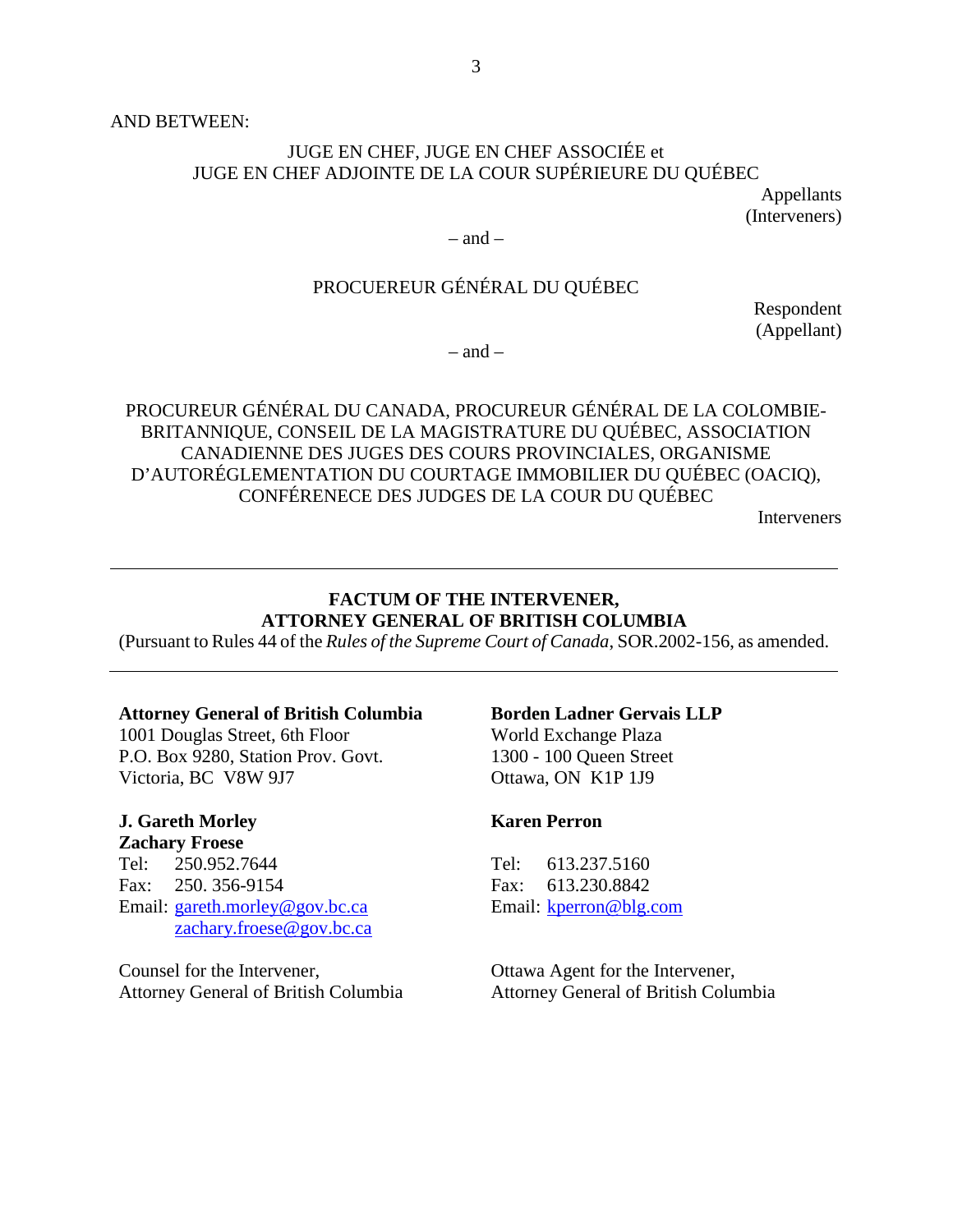ORIGINAL TO: The Registrar Supreme Court of Canada Supreme Court of Canada 301 Wellington Street 301 Wellington Street Ottawa, ON K10 1J0 Ottawa, ON K1O 1J0 4 ORIGINAL TO: **The Registrar** 

COPY TO: COPY TO:

Borden Ladner Gervais LLP **Borden Ladner Gervais LLP** 

900 — 1000 Gauchetiere Steet West 900 – 1000 Gauchetière Steet West Montréal, QC H3B 5H4 Montréal, QC H3B 5H4

Guy J. Pratte **Guy J. Pratte**  Francois Grondin François Grondin<br>Anaïs Bussières McNicoll Tel: 514.954.2545 Tel: 514.954.2545 514.954.3153 514.954.3153 514.954.3133 Fax: 514.954.1905 514.954.3133<br>Fax: 514.954.1905<br>Email: <u>gpratte@blg.com</u> fgrondin@blg.com [abussieresmcnicoll@b1g.com](mailto:abussieresmcnicoll@blg.com)  abussieresmcnicoll@blg.com **Borden Ladner Gervais LLP**<br>
900 – 1000 Gauchetière Steet West<br>
Montréal, QC H3B 5H4<br> **Example 100** – 100 Queen Street<br> **Example 10** Queen Street<br> **Example 119**<br> **Example 119**<br> **Example 119**<br> **Example 119**<br> **Example 119**<br>

Counsel for the Appellant | Intervener, Conférence des juges de la Cour du Québec

#### General Directorate of Legal and Legislative **General Directorate of Legal and Legislative Affairs**  Affairs

1.03 - 300 Jean-Lesage Boulevard 1.03 - 300 Jean-Lesage Boulevard Québec, QC G1K 8K6 Quebec, QC G1K 8K6

Dominique Rousseau **Dominique Rousseau Francis Demers**  Francis Demers

Jean-Yves Bernard **Jean-Yves Bernard** Tel: 418. 649.3524 Ext: 42072 Tel: 819. 503.2178 Tel: 418. 649.3524 Ext: 42072 Fax: 418. 646.1656 Fax: 819. 771.5397 Fax: 418. 646.1656 Email: [dominique.rousseau@justice.gouv.qc.ca](mailto:dominique.rousseau@justice.gouv.qc.ca)  Email: dominique.rousseau@justice.gouv.qc.ca

Counsel for the Appellant | Respondent | Intervener, Intervener, Attorney General of Quebec Attorney General of Québec

#### Borden Ladner Gervais LLP

1300 - 100 Queen Street 1300 - 100 Queen Street Ottawa, ON K1P 1J9

#### Karen Perron **Karen Perron**

Tel: 613.237.5160 Tel: 613.237.5160

Fax: 613.230.8842 Fax: 613.230.8842<br>Email: <u>kperron@blg.com</u>

Ottawa Agent for the Appellant | Intervener, Ottawa Agent for the Appellant | Intervener,<br>Conférence des juges de la Cour du Québec

#### Noel & Associes **Noël & Associés**

111 Champlain Street Gatineau, QC J8X 3R1 111 Champlain Street Gatineau, QC J8X 3R1

#### Pierre Landry **Pierre Landry**

Tel: 819. 503.2178<br>Fax: 819. 771.5397<br>Email: <u>p.landry@noelassocies.com</u>

Ottawa Agent for the Appellant | Respondent | Intervener Intervener Attorney General of Quebec Attorney General of Québec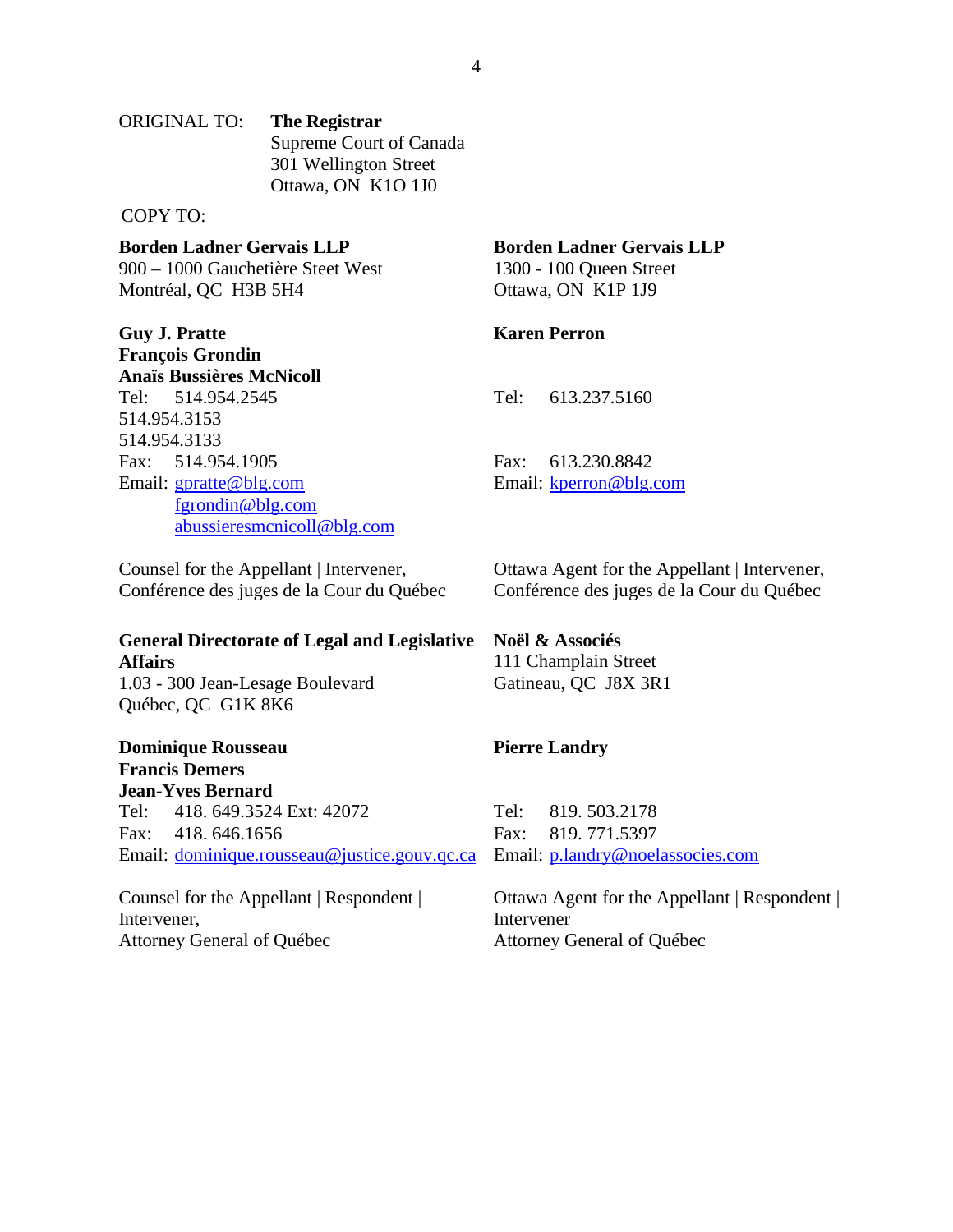#### Fasken Martineau DuMoulin LLP **Fasken Martineau DuMoulin LLP**

3700 - 800 Victoria Square Stock Exchange Tower, C.P. 242 Montreal, QC H4Z 1E9 3700 - 800 Victoria Square<br>Stock Exchange Tower, C.P. 242<br>Montreal, QC H4Z 1E9

#### Marc-André Fabien Vincent Cerat Lagana **Marc-André Fabien Vincent Cérat Lagana**

Fax: 514.397.7600 Fax: 613.230.6423 Fax: 514.397.7600 Email: mfabien@fasken.com

Counsel for the Appellant | Intervener, Conseil de la magistrature du Quebec Counsel for the Appellant | Intervener, Conseil de la magistrature du Québec

#### Juristes Power **Juristes Powe**r

1103 - 130 Albert Street Ottawa, ON K1P 5G4 1103 - 130 Albert Street Ottawa, ON K1P 5G4

Audrey Mayrand **Audrey Mayrand Mark C. Power**  Mark C. Power Jennifer A. Klinck **Jennifer A. Klinck** Tel: 613.706.1091 Fax: 613. 706.1091 Tel: 613.706.1091<br>Fax: 613.*7*06.1091<br>Email: <u>amayrand@juristespower.ca</u>

Counsel for the Appellant | Intervener, Canadian Association of Provincial Court Judges Counsel for the Appellant | Intervener, Canadian Association of Provincial Court Judges

## Fasken Martineau DuMoulin LLP **Fasken Martineau DuMoulin LL**P 1300 - 55 Metcalfe Street

1300 - 55 Metcalfe Street Ottawa, ON 1P 6L5 Ottawa, ON 1P 6L5

#### Sophie Arseneault **Sophie Arseneault**

Tel: 514.397.7557 Tel: 613.236.3882 Tel: 514.397.7557 Fax: 613.230.6423<br>Email: <u>sarseneault@fasken.com</u> Tel: 613.236.3882

> Ottawa Agent for the Appellant | Intervener,<br>Conseil de la magistrature du Québec Conseil de la magistrature du Quebec

#### Power Law **Power Law**

1103 - 130 Albert Street Ottawa, ON K1P 5G4 1103 - 130 Albert Street Ottawa, ON K1P 5G4

#### Maxine Vincelette **Maxine Vincelette**

Tel 613.702.5573 Fax: 613.702.5573 Tel 613.702.5573<br>Fax: 613.702.5573<br>Email: <u>mvincelette@powerlaw.ca</u>

Ottawa Agent for the Appellant | Intervener,<br>Canadian Association of Provincial Court<br>Judges Canadian Association of Provincial Court Judges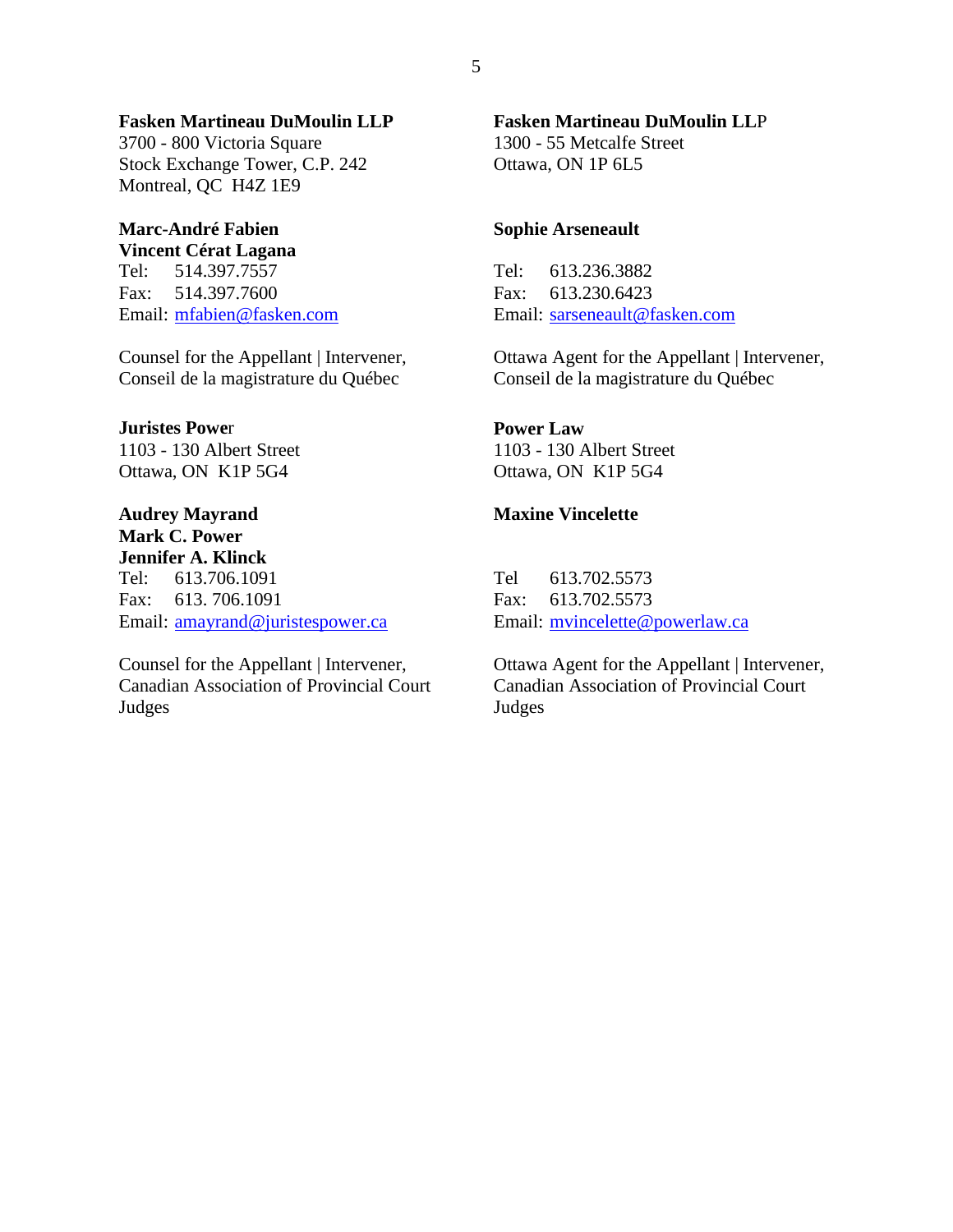#### William Atkinson Lawyers **William Atkinson Lawyers**

412 - 300 Sommets Avenue Montreal, QC H3E 2B7 412 - 300 Sommets Avenue Montreal, QC H3E 2B7

#### William J. Atkinson **William J. Atkinson**

Tel: 514. 233.2194 Tel: 613.564.8272 Tel: 514. 233.2194 Fax: 514. 233.2194 Fax: 613.565.2087 Fax: 514. 233.2194 Email: wjatkinson@wjatkinson.com

#### Langlais Lawyers **Langlais Lawyers**

20 - 1250 Rene-Levesque Boulevard West 20 - 1250 René-Lévesque Boulevard West Montréal QC H3B 4W8

#### Sean Griffin **Sean Griffin**

Veronique Roy **Véronique Roy**  Tel: 514.842.7872 Fax: 514.845.6573 Tel: 514.842.7872<br>Fax: 514.845.6573<br>Email: <u>sean.griffin@langlois.ca</u> [veronique.roy@langlois.ca](mailto:veronique.roy@langlois.ca)  veronique.roy@langlois.ca

Counsel for the Appellant | Respondent |<br>Intervener, Intervener, Chief Justice, Senior Associate Chief Justice, Chief Justice, Senior Associate Chief Justice, Associate Chief Justice of the Superior Court Associate Chief Justice of the Superior Court of Quebec of Québec

#### Attorney General of Canada **Attorney General of Canada**

5 - 200 Rene-Levesque Boulevard West 5 - 200 René-Lévesque Boulevard West Montreal, QC H2Z 1X4 Montreal, QC H2Z 1X4

#### Lindy Rouillard-Labbe **Lindy Rouillard-Labbé**  Bernard Letarte **Bernard Letarte**

Tel: 514.283.3856 Fax: 514.283.7179 Tel: 514.283.3856 Fax: 514.283.7179 Email: lindy.rouillard-labbe@justice.gc.ca Attorney General of Canada **Department of Justice**<br>
5 - 200 René-Lévesque Boulevard West 500 - 50 O'Connor Street<br>
Montreal, QC H2Z 1X4 Ottawa, ON K1A 0H8<br> **Lindy Rouillard-Labbé** Christopher Rupar<br> **Bernard Letarte**<br>
Tel:

Counsel for the Intervener Attorney General of Canada

#### C azaS aikaley LLP **CazaSaikaley LLP**

350 - 220 Laurier Avenue West 350 - 220 Laurier Avenue West Ottawa, ON K1P 5Z9 Ottawa, ON K1P 5Z9

#### Gabriel Poliquin **Gabriel Poliquin**

Fax: 613.565.2087<br>Email: <u>gpoliquin@plaideurs.ca</u> Tel: 613.564.8272

Ottawa Agent for the Appellant | Respondent | Intervener, Chief Justice, Senior Associate Chief Justice, Intervener, Chief Justice, Senior Associate Chief Justice,

Associate Chief Justice of the Superior Court Associate Chief Justice of the Superior Court of Québec of Quebec

#### Department of Justice

500 - 50 O'Connor Street Ottawa, ON K1A 0H8

#### Christopher Rupar **Christopher Rupar**

Tel: 613.670.6290 Tel: 613.670.6290 Fax: 613.954.1920 Fax: 613.954.1920 Email: christopher.rupar@justice.gc.ca

Ottawa Agent for the Intervener Ottawa Agent for the Intervener Attorney General of Canada Attorney General of Canada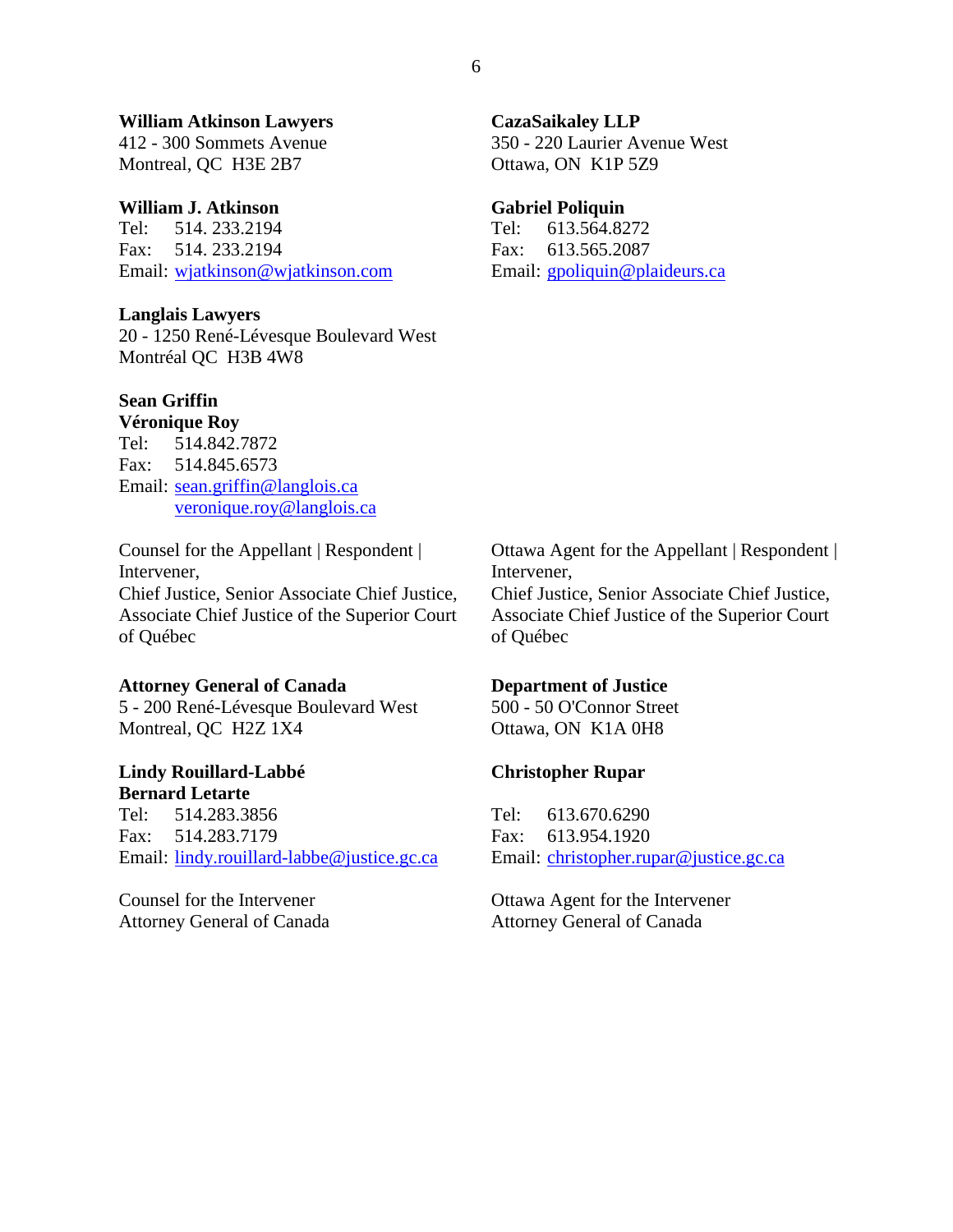#### Organisme d'autoréglementation du courtage immobilier du Quebec (OACIQ. **Organisme d'autoréglementation du courtage immobilier du Québec (OACIQ.**

2200 - 4905 Lapiniere Boulevard 2200 - 4905 Lapinière Boulevard Brossard, QC J4Z 0G2 Brossard, QC J4Z 0G2

#### Vanessa Joanisse-Goulet **Vanessa Joanisse-Goulet**

Tel: 450.462.9800 Ext: 8420<br>Fax: 450.676.4454 Fax: 450.676.4454 Email: vgoulet@oaciq.com

Counsel for the Intervener, Organisme d'autoréglementation du courtage immobilier du Quebec (OACIQ) Counsel for the Intervener, Organisme d'autoréglementation du courtage immobilier du Québec (OACIQ)

#### Attorney General of Ontario **Attorney General of Ontario**

720 Bay Street, 4th Floor Toronto, ON M7A 2S9 720 Bay Street, 4th Floor Toronto, ON M7A 2S9

#### Sarah Kraicer **Sarah Kraicer**

Tel: 416.894.5276 Tel: 613.695.8855 Ext: 102 Tel: 613.695.8855 Ext: 102 Fax: 416.326.4015 Fax: 613.695.8580 Fax: 613.695.8580 Email: sarah.kraicer@ontario.ca Tel: 416.894.5276 Fax: 416.326.4015

Counsel for the Intervener, Attorney General of Ontario Counsel for the Intervener, Attorney General of Ontario

#### Attorney General of Alberta **Attorney General of Alberta**

10th Floor, 102A Tower<br>10025 - 102A Avenue 10025 - 102A Avenue Edmonton, AB T5J 2Z2 Edmonton, AB T5J 2Z2

#### Randy Steele **Randy Steele**

Tel: 780.422.6619 Tel: 613.786.8695 Tel: 780.422.6619 Fax: 780.64.-0852 Fax: 613.788.3509 Fax: 613.788.3509 Email: randy.steele@gov.ab.ca Fax: 780.64.-0852

Counsel for the Intervener, Attorney General of Alberta Counsel for the Intervener, Attorney General of Alberta

#### Supreme Advocacy LLP **Supreme Advocacy LLP**

100 - 340 Gilmour Street Ottawa, ON K2P OR3 100 - 340 Gilmour Street Ottawa, ON K2P 0R3

#### Marie-France Major **Marie-France Major**

Email: mfmajor@supremeadvocacy.ca

Ottawa Agent for the Intervener, Ottawa Agent for the Intervener, Attorney General of Ontario Attorney General of Ontario

#### Gowling WLG (Canada) LLP **Gowling WLG (Canada) LLP**

2600 - 160 Elgin Street 2600 - 160 Elgin Street Ottawa, ON K1P 1C3

#### D. Lynne Watt **D. Lynne Watt**

Email: **lynne.watt@gowlingwlg.com** Tel: 613.786.8695

Ottawa Agent for the Intervener, Ottawa Agent for the Intervener, Attorney General of Alberta Attorney General of Alberta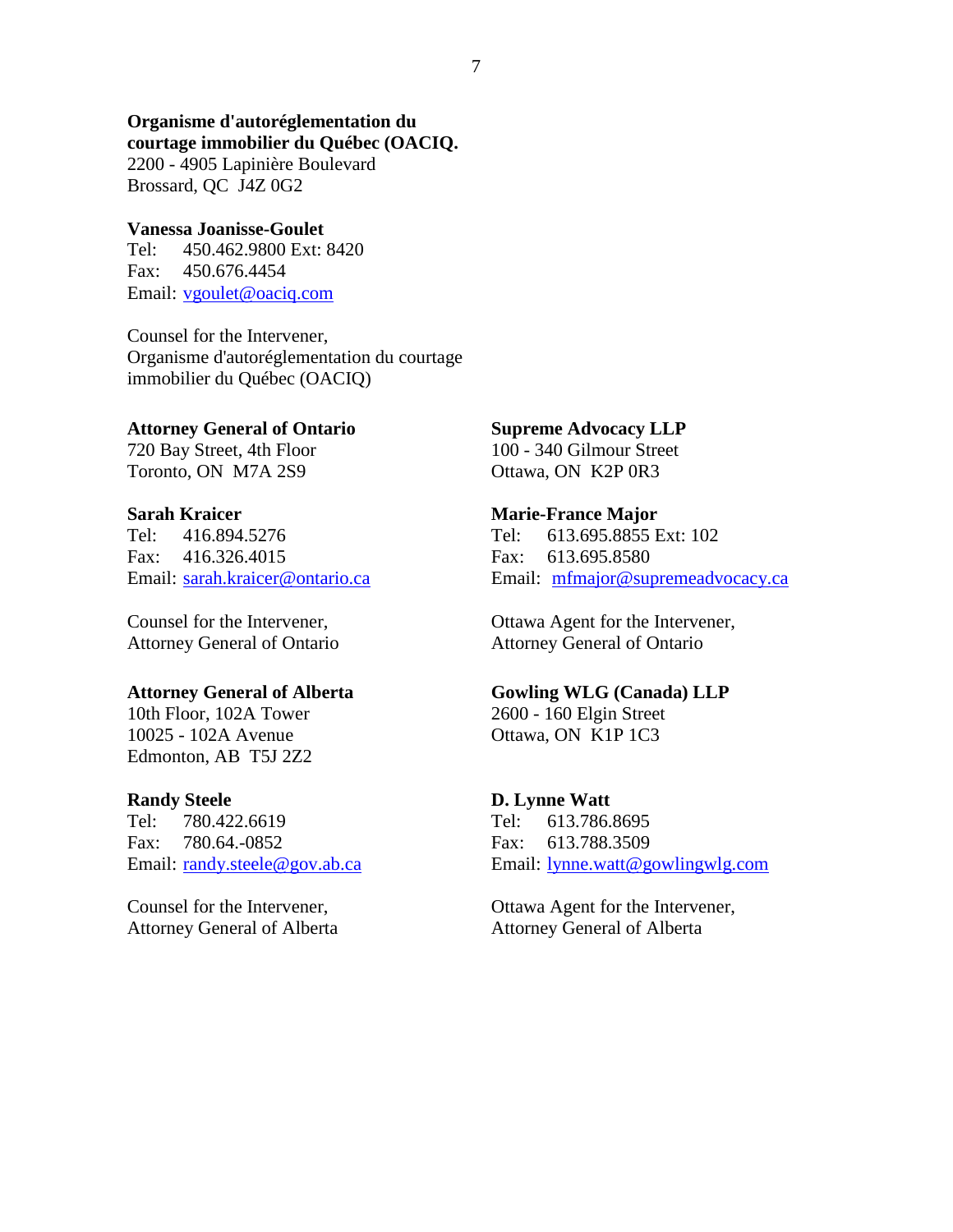Field LLP **Field LLP**  2500 - 10175 101 Street 2500 - 10175 101 Street<br>Edmonton, AB T5J 0H3

### P. Jonathan Faulds, Q.C. **P. Jonathan Faulds, Q.C.**  Scott A. Matheson **Scott A. Matheson**

Tel: 780.643.8765 Tel: 780.643.8765 Fax: 780.428.9329 Fax: 780.428.9329 Email: *jfaulds@fieldlaw.com* 

Counsel for the Intervener, Counsel for the Intervener, Canadian Council of Chief Judges Canadian Council of Chief Judges

#### Hunter Litigation Chambers Law **Hunter Litigation Chambers Law**  Corporation **Corporation**

2100 - 1040 West Georgia Street 2100 - 1040 West Georgia Street Vancouver, BC V6E 4H1 Vancouver, BC V6E 4H1

#### Ryan Dalziel **Ryan Dalziel**

Tel: 604.891.2400 Fax: 604.647.4554 Tel: 604.891.2400<br>Fax: 604.647.4554<br>Email: <u>rdalziel@litigationchambers.com</u> **Hunter Litigation Chambers Law Morton Rose Fulbright Canada LLP Corporation**<br>
2100 - 1040 West Georgia Street Ottawa, ON K1P 1A4<br>
Vancouver, BC V6E 4H1 Matthew J. Halpin<br> **Ryan Dalziel**<br>
Tel: 604.891.2400<br>
Fax: 604.647.45

Counsel for the Intervener, Counsel for the Intervener, Trial Lawyers' Association of British Columbia

# Norton Rose Fulbright Canada **Norton Rose Fulbright Canada S.E.N.C.R.L., s.r.l.**

S.E.N.C.R.L., s.r.l. 2400 - 1 Place Ville Marie 2400 - 1 Place Ville Marie Montréal, QC H3B 1R1

#### Pierre Bienvenu, Ad. E. **Pierre Bienvenu, Ad. E. Azim Hussain Caroline Bélair** Azim Hussain Caroline Bélair

Tel: 514.847.4747 Tel: 514.847.4747 Fax: 514.286.5474 Email: Fax: 514.286.5474<br>Email:<br><u>pierre.bienvenu@nortonrosefulbright.com</u> Norton Rose Fulbright Canada<br>
S.E.N.C.R.L., s.r.l.<br>
2400 - 1 Place Ville Marie<br>
2400 - 1 Place Ville Marie<br>
Montréal, QC H3B 1R1<br>
Pierre Bienvenu, Ad. E.<br>
Azim Hussain<br>
Caroline Bélair<br>
Tel: 514.847.4747<br>
Tel: 613.780.8654

Counsel for the Intervener, Counsel for the Intervener, Canadian Superior Courts Judges Association

Supreme Advocacy LLP **Supreme Advocacy LLP**  100 - 340 Gilmour Street 100 - 340 Gilmour Street Ottawa, ON K2P 0R3 Ottawa, ON K2P OR3

#### Marie-France Major **Marie-France Major**

Tel: 613.695-8855 Ext: 102 Fax: 613.695-8580 Tel: 613.695-8855 Ext: 102<br>Fax: 613.695-8580<br>Email: <u>mfmajor@supremeadvocacy.ca</u>

Ottawa Agent for the Intervener, Canadian Council of Chief Judges Ottawa Agent for the Intervener, Canadian Council of Chief Judges

#### Norton Rose Fulbright Canada LLP

14500 - 45 O'Connor Street Ottawa, ON K1P 1A4 Ottawa, ON K1P 1A4

#### Matthew J. Halpin **Matthew J. Halpin** Tel: 613.780-8654 Tel: 613.780-8654

Fax: 613.230-5459 Email: Fax: 613.230-5459<br>Email:<br><u>[matthew.halpin@nortonrosefulbright.com](mailto:matthew.halpin@nortonrosefulbright.com)</u>

Ottawa Agent for the Intervener, Trial Lawyers' Association of British Columbia Ottawa Agent for the Intervener, Trial Lawyers' Association of British Columbia

#### Norton Rose Fulbright Canada LLP

1500 - 45 O'Connor Street Ottawa, ON K1P 1A4

#### Matthew J. Halpin **Matthew J. Halpin**

Tel: 613.780.8654 Tel: 613.780.8654 Fax: 613.230.5459 Email: Fax: 613.230.5459<br>Email:<br><u>matthew.halpin@nortonrosefulbright.com</u>

Ottawa Agent for the Intervener, Canadian Superior Courts Judges Association Ottawa Agent for the Intervener, Canadian Superior Courts Judges Association

8 8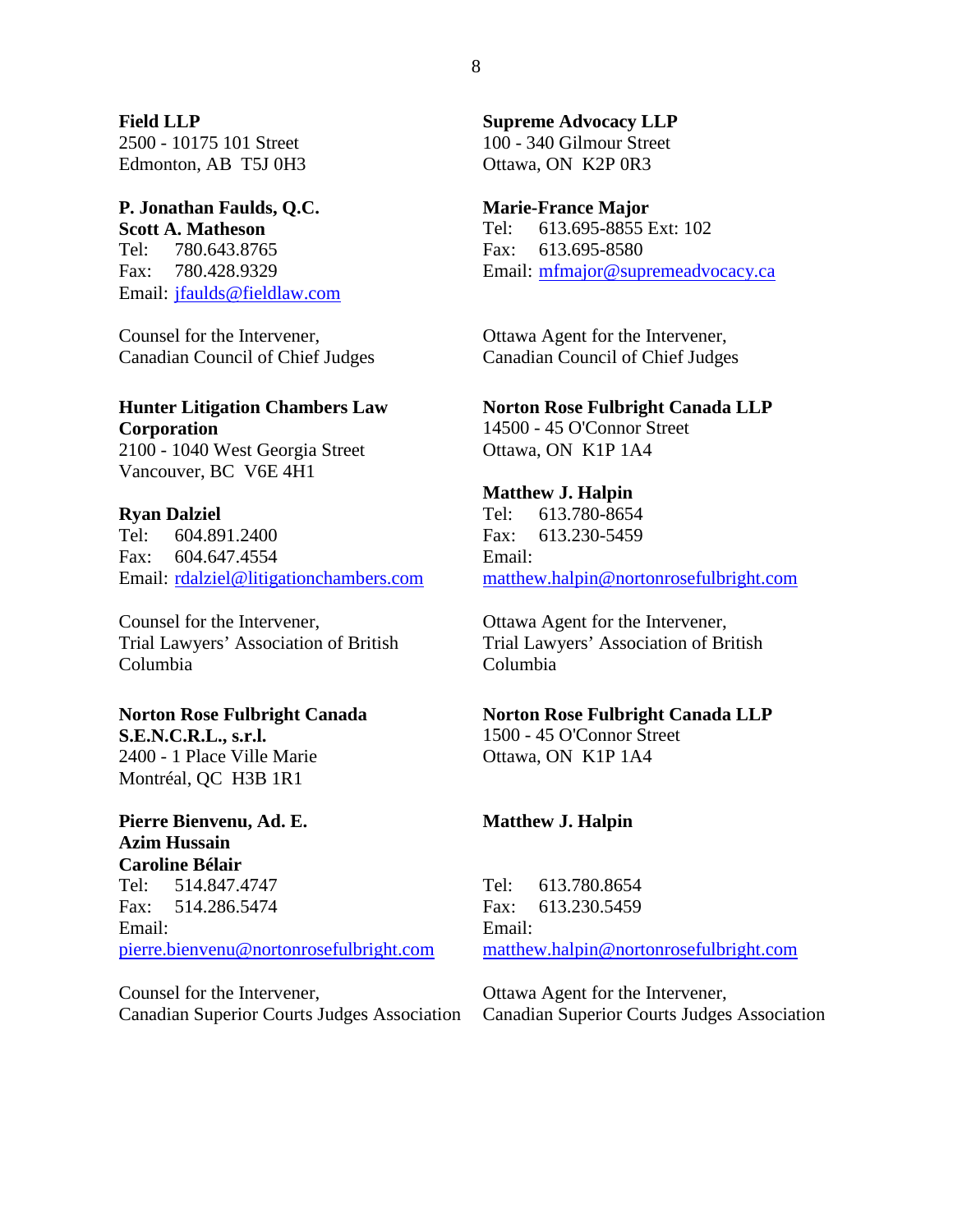#### TABLE OF CONTENTS **TABLE OF CONTENTS**

| A.             |                                                                                         |
|----------------|-----------------------------------------------------------------------------------------|
| <b>B.</b>      |                                                                                         |
|                |                                                                                         |
|                |                                                                                         |
| $\mathsf{A}$ . |                                                                                         |
| <b>B</b> .     | General Principles of Relationship of History to Constitutional Interpretation Apply to |
| C.             |                                                                                         |
| D.             |                                                                                         |
| Ε.             |                                                                                         |
| F.             |                                                                                         |
|                |                                                                                         |
|                |                                                                                         |
|                |                                                                                         |
|                |                                                                                         |
|                |                                                                                         |
|                |                                                                                         |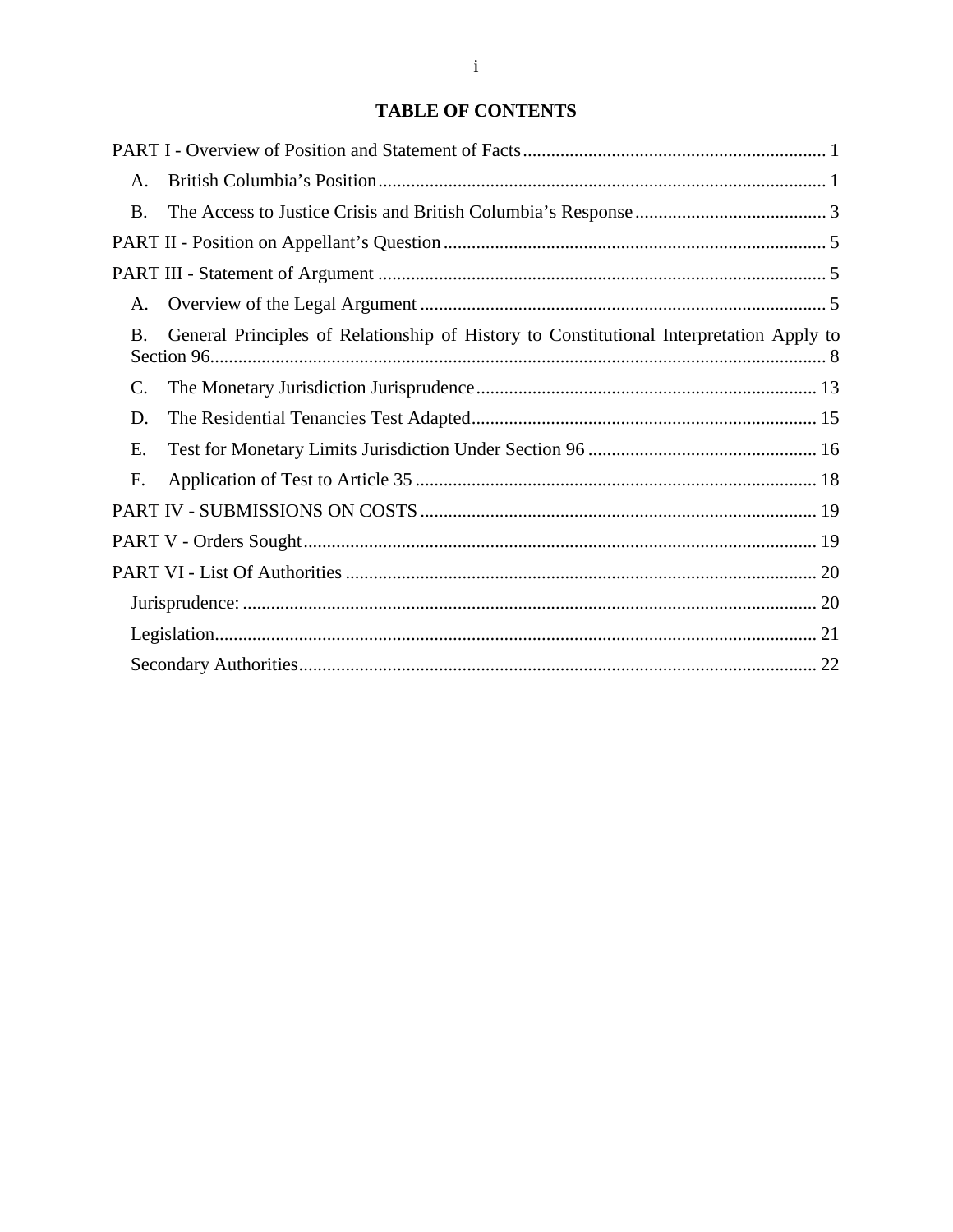#### PART I - OVERVIEW OF POSITION AND STATEMENT OF FACTS **PART I - OVERVIEW OF POSITION AND STATEMENT OF FACTS**

#### A. British Columbia's Position **A. British Columbia's Position**

1. Our legal tradition has always provided for a mix of superior courts of general jurisdiction 1. Our legal tradition has always provided for a mix of superior courts of general jurisdiction<br>- which includes original jurisdiction over private civil disputes of "substantial" value - with courts and tribunals characterized by a maximum monetary jurisdiction set by statute. In early modern England, such small claims tribunals were created to provide what we now call "access to justice": they originated in the principle that "justice should be taken to every man's door."<sup>1</sup> In the Confederation bargain, it was decided that the superior courts must be federally appointed in order to promote a unitary system of independent justice, while each province should retain its own Confederation bargain, it was decided that the superior courts must be federally appointed in order<br>to promote a unitary system of independent justice, while each province should retain its own<br>peculiar system of small cla changed. and tribunals characterized by a maximum monetary jurisdiction set by statute. In early modern<br>England, such small claims tribunals were created to provide what we now call "access to justice":<br>they originated in the princ

2. It was a necessary part of this constitutional compromise that the provincial legislatures changed.<br>2. It was a necessary part of this constitutional compromise that the provincial legislatures<br>draw a statutory line of monetary jurisdiction confining the civil jurisprudence of provinciallyappointed tribunals. Above that line, only superior courts could resolve civil disputes and thereby appointed tribunals. Above that line, only superior courts could resolve civil disputes and thereby develop the basic principles of private law: below that line, the provinces could develop courts and tribunals to resolve disputes efficiently. It is common ground that the provinces cannot, constitutionally, draw the line so high that it would interfere with the core jurisdiction of the superior courts. It is also common ground that provinces must have some flexibility in setting the monetary limit to reflect changing social, economic and technological realities in their jurisdiction. The challenge is to find a principled way of resolving the inherent tension between these two superior courts. It is also common ground that provinces must have some flexibility in setting the<br>monetary limit to reflect changing social, economic and technological realities in their jurisdiction.<br>The challenge is to develop the basic principles of private law: below that line, the provinces could develop courts and<br>tribunals to resolve disputes efficiently. It is common ground that the provinces cannot,<br>constitutionally, draw the line

3. The Court of Appeal here took a bright-line approach. It used a mathematical metric from economics (nominal gross domestic product or nGDP) and applied it to adjust the highest monetary jurisdiction of a non-section 96 court in the confederating provinces in 1867. On this basis, one hundred dollars at the time of Confederation could be calculated to be "equal" to somewhere<br>between \$55,000 and \$66,000 in 2017. The Court below rounded this up to C\$70,000 and set a between \$55,000 and \$66,000 in 2017. The Court below rounded this up to C\$70,000 and set a 3. The Court of Appeal here took a bright-line approach. It used a mathematical metric from<br>economics (nominal gross domestic product or nGDP) and applied it to adjust the highest monetary<br>jurisdiction of a non-section 96

<sup>&</sup>lt;sup>1</sup>Halsbury, The Laws of England, 3rd ed., vol. 9, London, Butterworth, 1954, pp. 348-350, cited in *Reasons for Judgment*, para. 31. in Reasons for Judgment, para. 31.

[<sup>2</sup>Cour de Magistrat de Quebec v. Barreau de la Province de Quebec, \[1965\] RCS 772.](http://canlii.ca/t/227mg)  <sup>2</sup>*Cour de Magistrat de Québec v. Barreau de la Province de Québec*, [1965] RCS 772. ['Magistrates Court Jurisdiction Reference\],](http://canlii.ca/t/227mg)  [*Magistrates Court Jurisdiction Reference*]*.*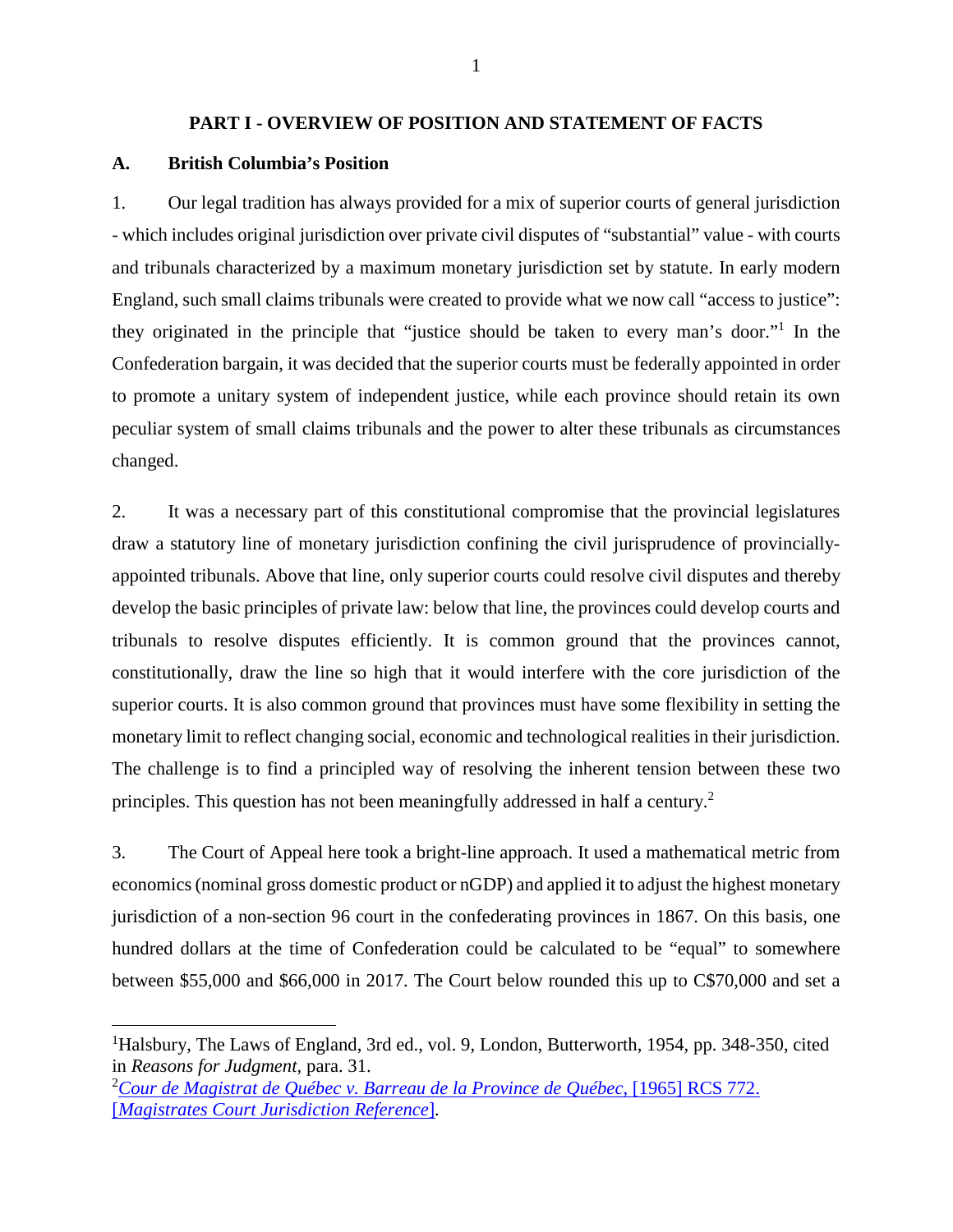"constitutional speed limit." Since the statutory monetary jurisdiction of the Cour du Quebec exceeds this calculated number, it is said to be unconstitutional. There is no evidence that the <sup>2</sup><br>
"constitutional speed limit." Since the statutory monetary jurisdiction of the Cour du Québec<br>
exceeds this calculated number, it is said to be unconstitutional. There is no evidence that the<br>
difference between the n by the National Assembly has any significant effect on the caseload of the Superior Court of by the National Assembly has any significant effect on the caseload of the Superior Court of Quebec. But on the Court of Appeal's account, this does not matter.

4. The Attorney General of British Columbia ("AGBC") submits that a bright line rule of this Quebec. But on the Court of Appeal's account, this does not matter.<br>4. The Attorney General of British Columbia ("AGBC") submits that a bright line rule of this<br>kind cannot be sensitive to the actual constitutional values Constitution Act, 1867. The confederating provinces had different access to justice needs and they reconciled the competing values in diverse ways: in every case, the effect was that the superior courts were left with enough cases to develop the civil law in Quebec and the common law in the other provinces, but only a minority of the legal disputes private persons had with each other. This was constitutional because the provinces retained the right to try to develop forums without the features absolutely necessary to a superior court, but not proportionate to the need of their residents to find an authoritative resolution of their disputes. In the very different circumstances of the twenty-first century, today's provinces and territories should also be free to try solutions to what to find an authoritative resolution of their disputes. In the very different circumstances of the<br>twenty-first century, today's provinces and territories should also be free to try solutions to what<br>is now a crisis. They s hundred and fifty years ago found appropriate in their circumstances, but on the functional impact on the role of the section 96 courts in developing the law. Constitution Act, 1867. The confederating provinces had different access to justice needs and they reconciled the competing values in diverse ways: in every case, the effect was that the superior courts were left with enou

5. A test based on addressing these competing values as applied to current social facts would be consistent with adapting the *Residential Tenancies* test for compliance with section 96 to the hundred and fifty years ago found appropriate in their circumstances, but on the functional impact<br>on the role of the section 96 courts in developing the law.<br>5. A test based on addressing these competing values as applied concerned with what contemporary power of jurisdiction "broadly conforms" with that exercised by the superior courts at Confederation. The AGBC says, in this context, it must be the original jurisdiction over a sufficient number of high-valued claims to develop the private law. The third stage of Residential Tenancies looks at the institutional context, specifically whether giving a judicial function to a provincially-appointed tribunal is "necessarily incidental to the achievement of a broader policy goal of the legislature."<sup>4</sup> In the monetary jurisdiction context, this broader goal context of small claims monetary jurisdiction.<sup>3</sup> The first stage of *Residential Tenancies* is<br>concerned with what contemporary power of jurisdiction "broadly conforms" with that exercised<br>by the superior courts at Confed jurisdiction over a sufficient number of high-valued claims to develop the private law. The third<br>stage of *Residential Tenancies* looks at the institutional context, specifically whether giving a<br>judicial function to a pr

<sup>&</sup>lt;sup>3</sup> Re Residential Tenancies Act, [1981] 1 SCR 714 [Residential Tenancies]. See Massey-Ferguson<br>[Industries Ltd. v. Saskatchewan](https://www.canlii.org/en/ca/scc/doc/1981/1981canlii24/1981canlii24.html), [1981] 2 SCR 413 at p. 429 [MFI]. [Industries Ltd. v. Saskatchewan, \[1981\] 2 SCR 413](https://www.canlii.org/en/ca/scc/doc/1981/1981canlii209/1981canlii209.html) at p. 429 [MF1].

<sup>4</sup>Residential Tenancies at p. 736. <sup>4</sup>*Residential Tenancies* at p. 736.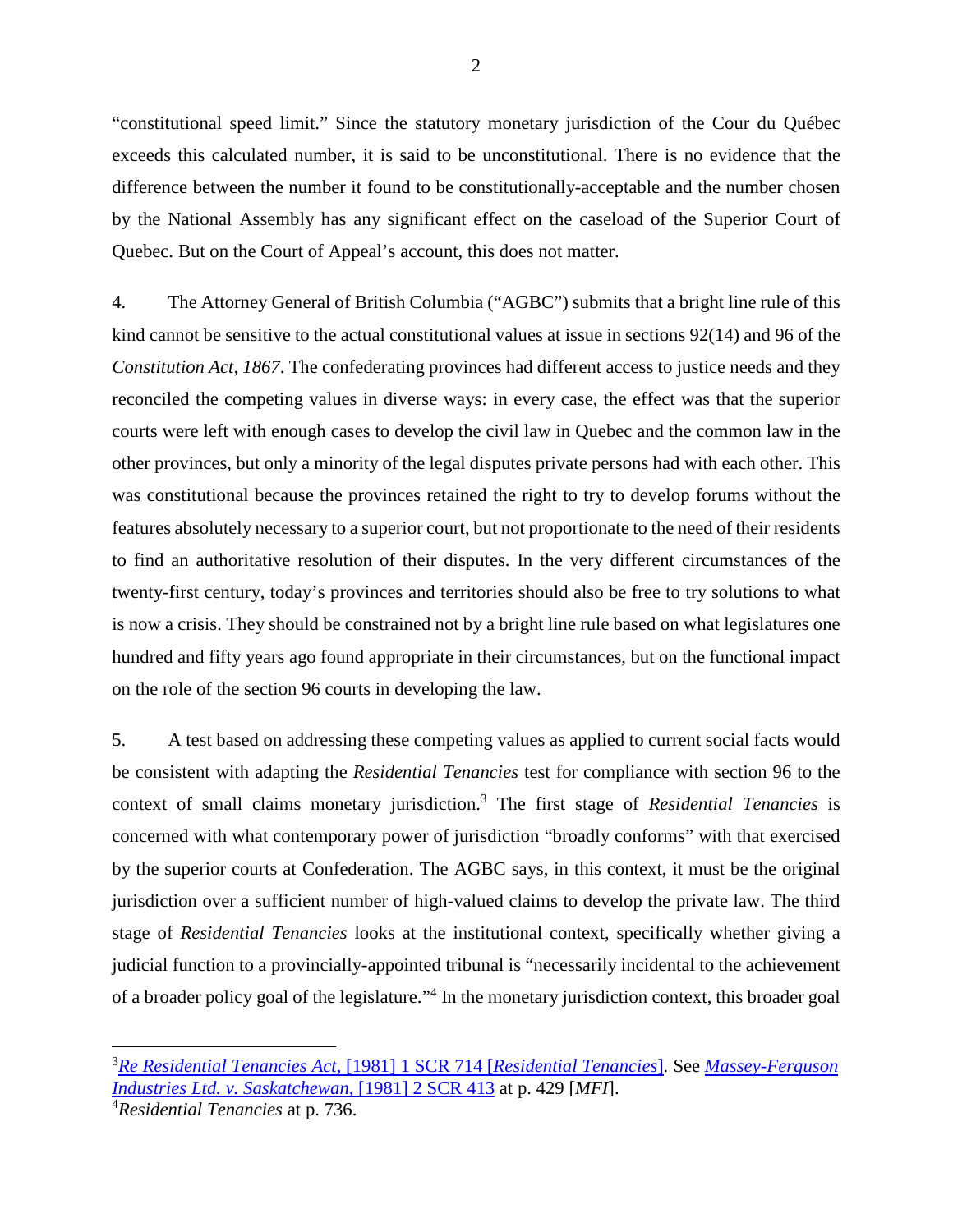must be ensuring that there is an accessible forum for civil disputes whose expense and timeliness<br>is proportionate to the amount involved, and so the question of whether the tribunal's jurisdiction<br>is incidental to this g is proportionate to the amount involved, and so the question of whether the tribunal's jurisdiction is incidental to this goal must be decided before it is said to be unconstitutional.

6. The AGBC therefore proposes the following test for determining whether the statutory monetary limit for a provincially-appointed court or tribunal has been set too high: monetary limit for a provincially-appointed court or tribunal has been set too high:

- a. First, has the challenger shown that the limit impairs the ability of the superior courts to develop private law by choking off the flow of high-valued cases in which they can do that? If not, then the limit cannot be contrary to section 96. a. First, has the challenger shown that the limit impairs the ability of the superior<br>courts to develop private law by choking off the flow of high-valued cases in which<br>they can do that? If not, then the limit cannot be c
- b. Second, has the challenger shown that the limit exceeds what is incidental to the goal of providing an accessible forum whose expense and timeliness is proportionate to the amount at stake? Even an impairment of superior court jurisdiction is not contrary to section 96 if it the alternative would be that the persons with the disputes could not realistically find any forum in which to resolve them. proportionate to the amount at stake? Even an impairment of superior court<br>jurisdiction is not contrary to section 96 if it the alternative would be that the<br>persons with the disputes could not realistically find *any* for

them.<br>
7. Both the fundamental principle of democracy and the more specific principle of presumption of constitutionality mean the onus at both stages must be on the challenger. There presumption of constitutionality mean the onus at both stages must be on the challenger. There was no evidence here that the limit in article 35 of the Code of Civil Procedure significantly affects the ability of the superior courts to hear enough cases of substantial value to develop the law. Until that evidence is forthcoming, Quebec should not be deprived of the power it shares with other provinces to seek a path for justice to reach every door. was no evidence here that the limit in article 35 of the Code of Civil Procedure significantly affects<br>the ability of the superior courts to hear enough cases of substantial value to develop the law. Until<br>that evidence is

#### B. The Access to Justice Crisis and British Columbia's Response **B. The Access to Justice Crisis and British Columbia's Response**

8. The AGBC accepts the facts as stated by the Attorney General of Quebec and adds the 8. The AGBC accepts the facts as stated by the Attorney General of Quebec and adds the following. following.

9. This case arises in the context of an access-to-justice crisis for all but the wealthiest 9. This case arises in the context of an access-to-justice crisis for all but the wealthiest<br>Canadians. According to the report of the Action Committee on Access to Justice in Civil and Family Matters, Canada's existing civil justice system "is too complex, too slow and too expensive." It is "incapable of producing just outcomes that are proportional to the problems expensive." It is "incapable of producing just outcomes that are proportional to the problems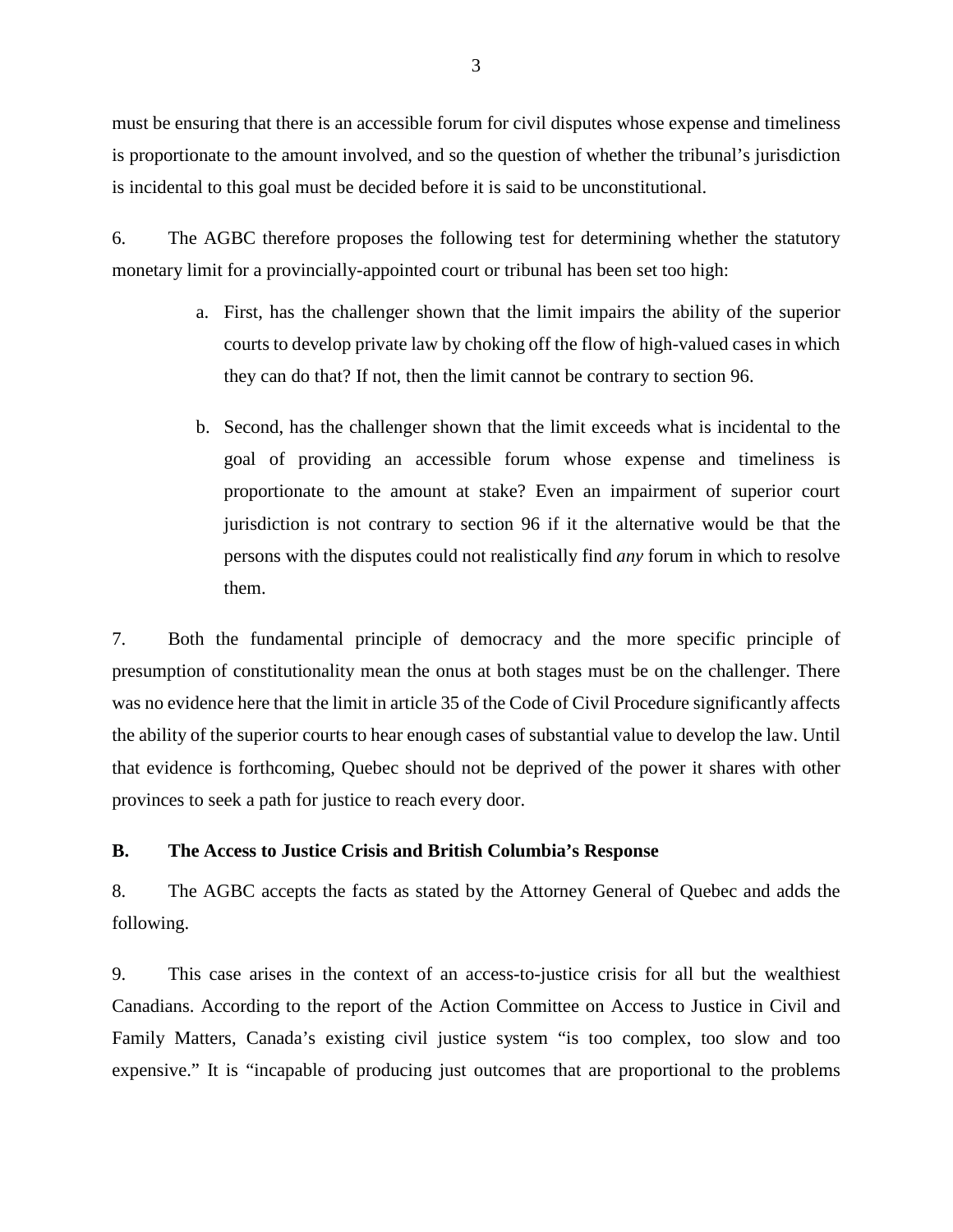4<br>brought to it or reflective of the needs of the people it is meant to serve."<sup>5</sup> 70%-90% of legal needs in society go unmet, approximately 50% of people try to solve their legal problems on their own, brought to it or reflective of the needs of the people it is meant to serve."<sup>5</sup> 70%-90% of legal needs<br>in society go unmet, approximately 50% of people try to solve their legal problems on their own,<br>with no or minimal le courts that were not designed for lay self-representation.<sup>6</sup>

10. There are no available statistics, now or historically, on the costs of litigation to Canadians. Most stakeholders in the justice system believe that the cost of counsel deters many people with civil disputes from seeking legal advice or representation and that the incidence of selfrepresentation and lengths of civil trials have risen dramatically in the twenty-first century.<sup>7</sup> 10. There are no available statistics, now or historically, on the costs of litigation to Canadians.<br>Most stakeholders in the justice system believe that the cost of counsel deters many people with<br>civil disputes from seek

11. Noel Semple of the University of Windsor's Faculty of Law carried out one of the most 11. Noel Semple of the University of Windsor's Faculty of Law carried out one of the most<br>comprehensive quantitative studies of access to justice in Canada. One of his conclusions was that "[t]he high private costs of seeking justice are among the chief reasons why the civil law's promises are not being realized by Canadians."<sup>8</sup> promises are not being realized by Canadians."8

12. If there were a simple answer to Canada's access to justice crisis, it would have been 12. If there were a simple answer to Canada's access to justice crisis, it would have been implemented. Unfortunately, access to justice is a complex problem and there are no such simple<br>solutions. But British Columbia has begun the task of trying new approaches.<br>13. In response to the challenges identified by t solutions. But British Columbia has begun the task of trying new approaches.

13. In response to the challenges identified by the Cromwell Report, British Columbia has used its authority under section 92(14) of the Constitution Act, 1867 to experiment with new models for providing more effective and less expensive resolution of disputes. The Civil Resolution Tribunal ("CRT") is a new dispute resolution forum created under the Civil Resolution Tribunal Act S.B.C. 2012, c. 25. It currently has jurisdiction to hear monetary disputes of up to \$5,000 (section 3.1) or up to  $$50,000$  in the case of motor vehicle claims.<sup>9</sup> its authority under section 92(14) of the *Constitution Act*, 1867 to experiment with new models for providing more effective and less expensive resolution of disputes. The Civil Resolution Tribunal ("CRT") is a new dispu

14. British Columbia's experience with the CRT will help to determine whether formalized 14. British Columbia's experience with the CRT will help to determine whether formalized<br>justice systems can unlock significant improvements in terms of speed, cost and accessibility

 $\overline{a}$ 

<sup>&</sup>lt;sup>5</sup> Action Committee on Access to Justice in Civil and Family Matters, "A Roadmap For Change" (October 2013) [Cromwell Report] at page 9. [\(October 2013\) \[Cromwell Report\]](http://www.cfcj-fcjc.org/sites/default/files/docs/2013/AC_Report_English_Final.pdf) at page 9.

<sup>6</sup>Cromwell Report at p. 12. <sup>6</sup>Cromwell Report at p. 12.

<sup>7</sup>Cromwell Report at p. 12. <sup>7</sup>Cromwell Report at p. 12.

<sup>8</sup>N. Semple, "The Cost Of Seeking Civil Justice In Canada" [93\(3\) Can. Bar. Rev. 639](https://scholar.uwindsor.ca/lawpub/36?utm_source=scholar.uwindsor.ca%2Flawpub%2F36&utm_medium=PDF&utm_campaign=PDFCoverPages) at p. 642. <sup>8</sup>N. Semple, "The Cost Of Seeking Civil Justice In Canada" 93(3) *Can. Bar. Rev.* 639 at p. 642. 9Civil Resolution Tribunal Act, SBC 2012, c. 25, ss. 132, 133 (1)(c); Accident Claims <sup>9</sup>*Civil Resolution Tribunal Act,* [SBC 2012, c. 25,](http://canlii.ca/t/53p49) ss. [132,](http://canlii.ca/t/53p49#sec132) [133 \(1\)\(c\);](http://canlii.ca/t/53p49#sec133) [Accident Claims Regulation, B.C. Reg. 60/2019,](http://canlii.ca/t/53hh7) [s. 7.](http://canlii.ca/t/53hh7#sec7) Regulation, B.C. Reg. 60/2019, s. 7.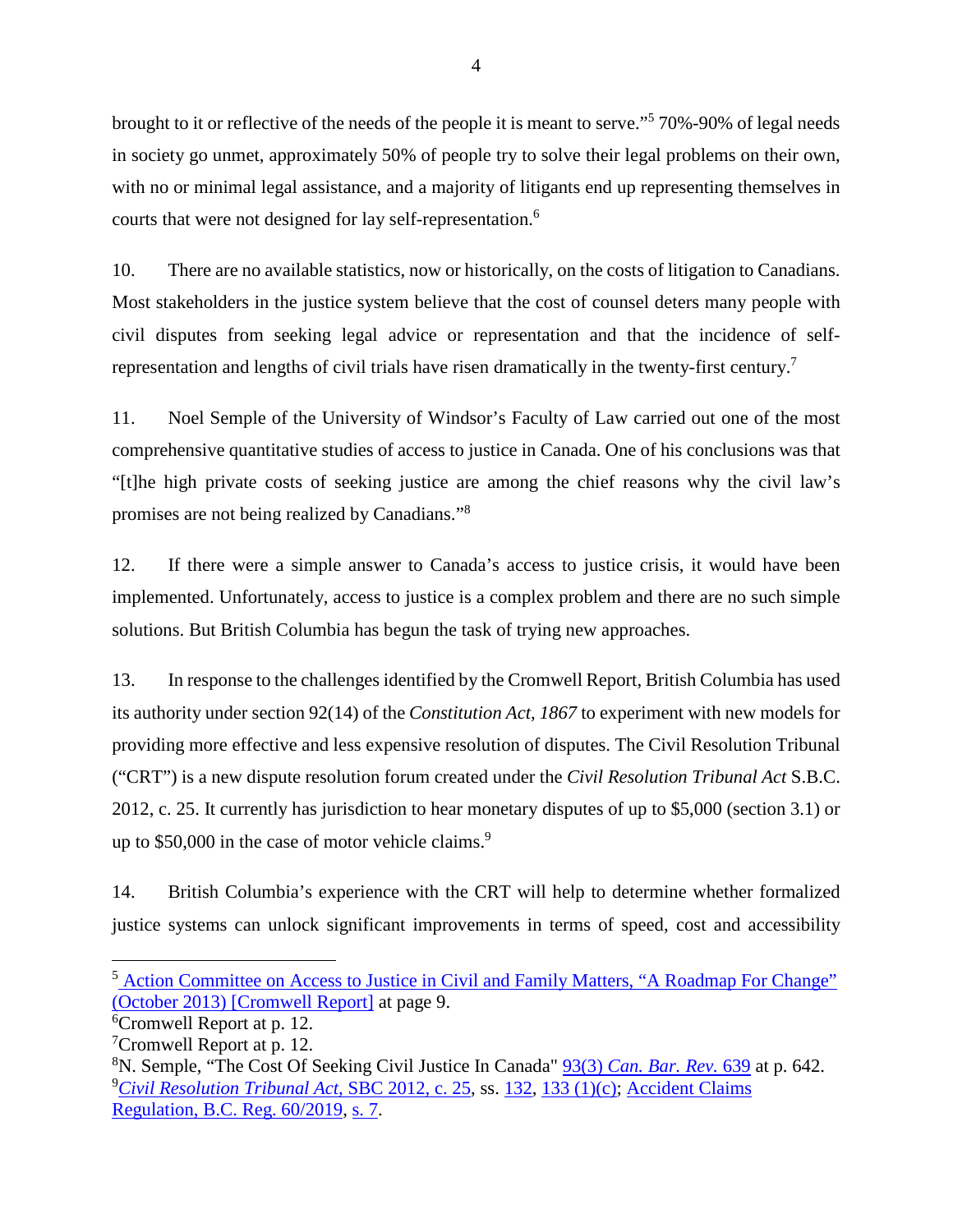through technology used in combination with redesigned dispute resolution processes. The CRT goes beyond automation of offline processes to test the potential of new services, including online problem diagnosis, self-help and triage in the early stages. It will also test the benefits of remote, text-based, asynchronous communication in the dispute resolution process. Collectively, these text-based, asynchronous communication in the dispute resolution process. Collectively, these<br>changes hope to create new services that increase access to justice.<sup>10</sup> These experiments are now being rigorously evaluated by third parties to determine how well they work.<sup>11</sup> Other provinces<br>and territories can learn both from British Columbia's successes and our mistakes. and territories can learn both from British Columbia's successes and our mistakes. through technology used in combination with redesigned dispute resolution processes. The CRT<br>goes beyond automation of offline processes to test the potential of new services, including online<br>problem diagnosis, self-help

#### PART II - POSITION ON APPELLANT'S QUESTION **PART II - POSITION ON APPELLANT'S QUESTION**

15. The AGBC intervenes on the question posed by the Attorney General of Quebec and the 15. The AGBC intervenes on the question posed by the Attorney General of Quebec and the first question on the reference: first question on the reference:

Les dispositions du premier alinéa de l'article 35 du Code de procédure civile (chapitre C-25.01) fixant, a moins de 85 000 , le seuil •de la competence pecuniaire exclusive de la Cour du Québec, sont-elles valides au regard de l'article 96 de la Loi constitutionnelle de 1867, étant donné la compétence du Québec sur l'administration de la justice aux termes du paragraphe 92 (14) de la Loi constitutionnelle de 1867? 25.01) fixant, à moins de 85 000, le seuil  $\cdot$ de la compétence pécuniaire exclusive de la Cour du Québec, sont-elles valides au regard de l'article 96 de la Loi constitutionnelle de 1867, étant donné la compétence du Québ

16. The AGBC says the answer to this question is "yes."

# PART III - STATEMENT OF ARGUMENT **PART III - STATEMENT OF ARGUMENT A. Overview of the Legal Argument**

#### A. Overview of the Legal Argument

17. The Court below set a constitutional speed limit (<<seuil pecuniare>>)<sup>12</sup> by taking the maximum statutory jurisdiction of a small claims tribunal in 1867 (\$100) and adjusting it in accordance with expert estimates of nGDP — the total monetary value of goods and services sold maximum statutory jurisdiction of a small claims tribunal in 1867 (\$100) and adjusting it in<br>accordance with expert estimates of nGDP – the total monetary value of goods and services sold<br>in the economy.<sup>13</sup> This led to fo whether Quebec's or Canada's nGDP is used: the result is that \$100 at Confederation was the  $\overline{\phantom{a}}$ 

<sup>&</sup>lt;sup>10</sup>S. Salter, "Online Dispute Resolution and Justice Service Integration: British Columbia's Civil Resolution Tribunal", (2017)  $34:1$  *Windsor Yearbook of Access to Justice* 112; S. Salter & D. Resolution Tribunal", (2017) [34:1 Windsor Yearbook of Access to Justice 112;](https://id.erudit.org/iderudit/1043018ar) S. Salter & D. Thompson, "Public-Centred Civil Justice Redesign: A Case Study of the British Columbia Civil Resolution Tribunal" (2017) 3 *McGill J. of Dispute Resolution*. Resolution Tribunal" (2017) [3 McGill J. of Dispute Resolution.](https://ssrn.com/abstract=2955796)

<sup>&</sup>lt;sup>11</sup>B. Toy-Cronin et. al., "Testing the promise of access to justice through online courts" (2018)  $\frac{5}{5}$ [Int. J. of Online Dispute Resolution 39.](https://doi.org/10.5553/ijodr/235250022018005102005) *Int. J. of Online Dispute Resolution* 39.

<sup>12</sup>Reasons for Judgment, para. 186. <sup>12</sup>*Reasons for Judgment,* para. 186.

<sup>13</sup>Reasons for Judgment, para. 167. <sup>13</sup>*Reasons for Judgment,* para. 167*.*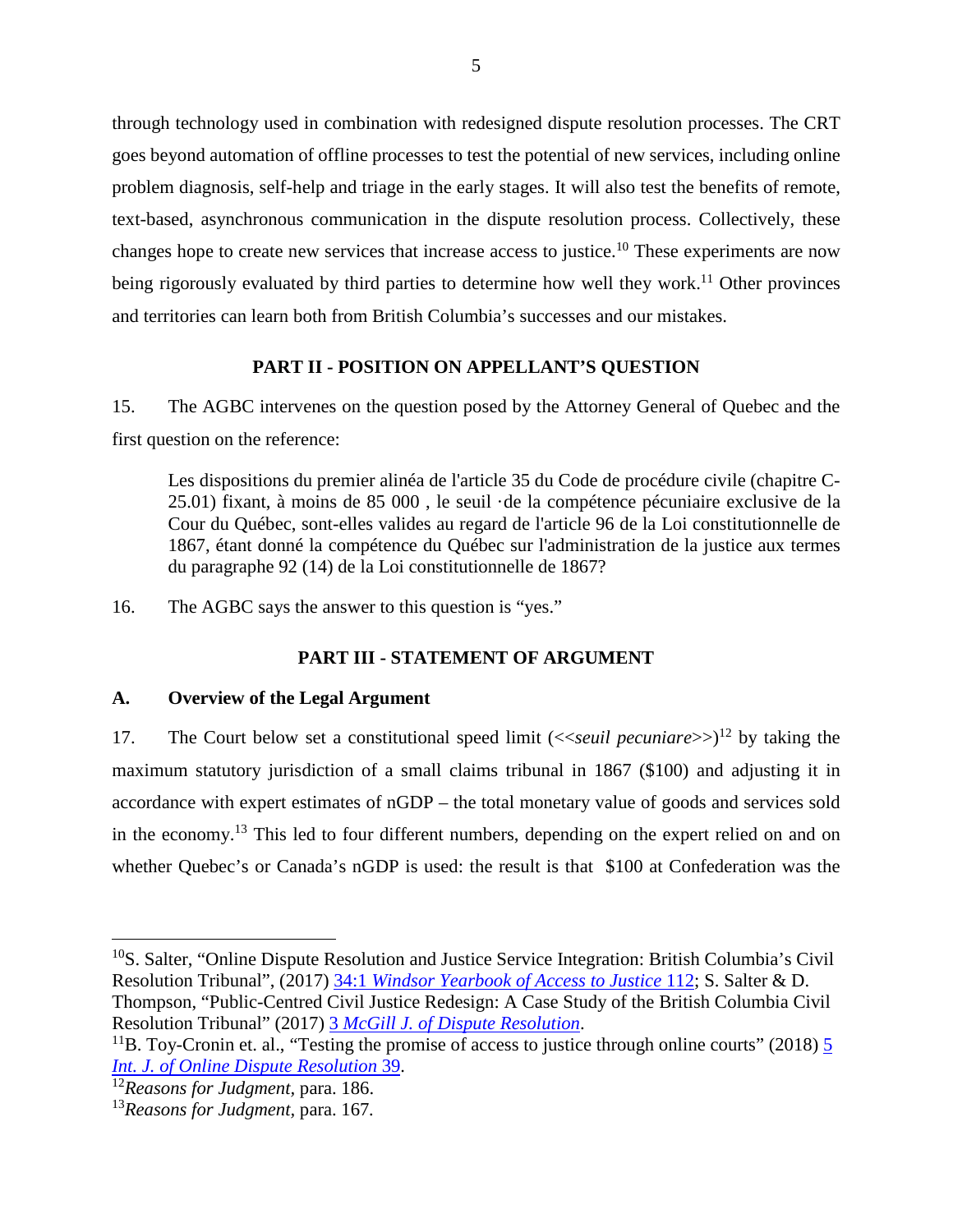equivalent of something between \$55,354 and \$66,008 in 2017, adjusted for nGDP.<sup>14</sup> Although<br>the Court found that nominal GDP is the best economic metric, it did not attempt to decide between<br>the two competing experts – or the Court found that nominal GDP is the best economic metric, it did not attempt to decide between the two competing experts — or pick Canadian or Quebec figures - and indeed rounded up to \$70,000 Canadian. It is not clear whether on this approach the constitutional speed limit continues to rise every year by the rate of increase in nGDP on an annual basis or if there are "step" increases when a round figure becomes close enough.

18. The AGBC does not dispute that nGDP is a better economic metric than CPI (the measure of the market price of a basket of consumer goods) or indeed than any other specific metric. The error is more fundamental. History should not be a source of concrete numbers to be increased by any economic metric. "Historic context" is indeed central to the interpretation of the Constitution, but as a source of the "essential components" or "purposes" of constitutional provisions, not as a concrete rule to be applied regardless of those purposes. This applies to section 96 as much as anywhere else. \$70,000 Canadian. It is not clear whether on this approach the constitutional speed limit continues<br>to rise every year by the rate of increase in nGDP on an annual basis or if there are "step" increases<br>when a round figure but as a source of the "essential components" or "purposes" of constitutional provisions, not as a concrete rule to be applied regardless of those purposes. This applies to section 96 as much as anywhere else.

19. With the proper constitutional-historical methodology, we can see that the underlying 19. With the proper constitutional-historical methodology, we can see that the underlying purposes of sections 92(14) and 96 remain the same, but that the jurisprudential importance of purposes of sections 92(14) and 96 remain the same, but that the jurisprudential importance of those purposes comes in *applying them to the current social and technological context*. The reasons that the legal system at the time of Confederation had for developing superior courts and reasons that the legal system at the time of Confederation had for developing superior courts and<br>small claims tribunals can indeed help us understand sections 92(14) and 96 in the context of deciding how high the monetary jurisdiction of a provincially-appointed small claims tribunal can be. A federally-appointed unitary judiciary with strong constitutional protections for tenure and financial security was, from the outset, crucial to the development of both the public and private law. Part VII of the *Constitution Act*, 1867 gave that core British institution the force of written constitutional guarantees. At the same time, it was recognized that small claims tribunals are needed to "take justice to each door": how that was done varied in the confederating provinces and the power to continue that variation was constitutionalized in section 92(14). In the twenty-first century, these old dilemmas face new social and technological realities. No one has an answer deciding how high the monetary jurisdiction of a provincially-appointed small claims tribunal can<br>be. A federally-appointed unitary judiciary with strong constitutional protections for tenure and<br>financial security was, fr needed to "take justice to each door": how that was done varied in the confederating provinces and<br>the power to continue that variation was constitutionalized in section 92(14). In the twenty-first<br>century, these old dilem

 $\overline{a}$ 

<sup>14</sup>Reasons for Judgment, para. 171. <sup>14</sup>*Reasons for Judgment,* para. 171.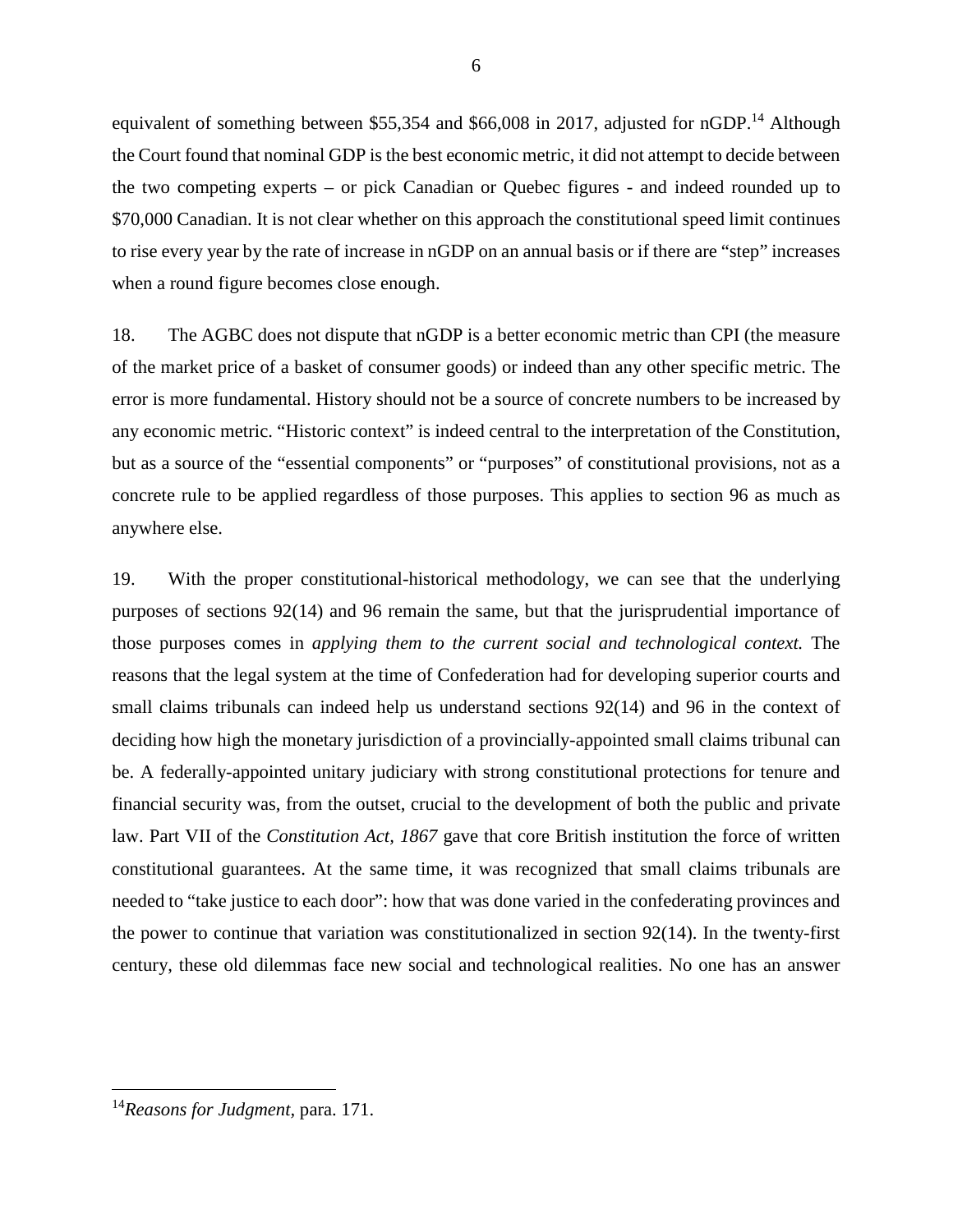ready-to-hand to the problem of access to justice. For that very reason, provinces must be allowed<br>to experiment and learn from experience and from each other.<sup>15</sup> to experiment and learn from experience and from each other.<sup>15</sup>

20. The section 96 jurisprudence about protecting the core jurisdiction of the superior courts 20. The section 96 jurisprudence about protecting the core jurisdiction of the superior courts while allowing access to less formal modes of justice developed primarily in the context of while allowing access to less formal modes of justice developed primarily in the context of tribunals administering specialized statutory schemes. In adapting that jurisprudence to the context of monetary jurisdiction limits for small claims tribunals, two fundamental questions arise: tribunals administering specialized statutory schemes. In adapting that jurisprudence to the context<br>of monetary jurisdiction limits for small claims tribunals, two fundamental questions arise:<br>a. First, what, in this cont

- a. First, what, in this context, is the contemporary jurisdiction that "broadly conforms" to that of the superior courts at the time of Confederation?
- b. Second, given that a small claims jurisdiction is, by definition, judicial, what is the "function" of a small claims tribunal in "the overall institutional context" of the civil dispute resolution system? to that of the superior courts at the time of Confederation?<br>b. Second, given that a small claims jurisdiction is, by definition, judicial, what is the<br>"function" of a small claims tribunal in "the overall institutional co

21. The AGBC argues that the enduring "nature" of superior court jurisdiction is original civil dispute resolution system?<br>
21. The AGBC argues that the enduring "nature" of superior court jurisdiction is original<br>
jurisdiction over a large enough volume of private-law claims to give guidance and develop the general private law (civil or common law). Only if the practical capacity to fulfill this function is demonstrably impaired is the provincial tribunal exercising a jurisdiction or power that broadly conforms with that exercised by the superior courts at Confederation. And a small claims tribunal's "function within the institutional context" is to provide access to justice by resolving disputes<br>which cannot proportionately be heard at the superior court level.<sup>16</sup> which cannot proportionately be heard at the superior court level.<sup>16</sup> general private law (civil or common law). Only if the practical capacity to fulfill this function is<br>demonstrably impaired is the provincial tribunal exercising a jurisdiction or power that broadly<br>conforms with that exer

22. The AGBC says that the test for a challenge to a statutory small claims jurisdictional limit should be rooted in contemporary social reality. Has the challenger established that the limit is set so high that the superior courts are effectively denied the possibility of leading the development of private law? Has the limit been set in a way that clearly exceeds what is incidental to the goal of access to justice? If the answer to both these questions is "no", section 96 is not violated and the province should be allowed to pursue its own course to bringing justice to every door. 22. The AGBC says that the test for a challenge to a statutory small claims jurisdictional limit<br>should be rooted in contemporary social reality. Has the challenger established that the limit is set<br>so high that the superi

23. How is a court to carry out this balancing? The proof of the pudding is in the eating. Is the the province should be allowed to pursue its own course to bringing justice to every door.<br>23. How is a court to carry out this balancing? The proof of the pudding is in the eating. Is the<br>flow of cases to superior courts

<sup>1</sup>[5New State Ice Co. v. Liebmann, 285 U.S. 262 \(1932\),](https://supreme.justia.com/cases/federal/us/285/262/) Brandeis J. (dissenting) [New State]. <sup>15</sup>*New State Ice Co. v. Liebmann*, 285 U.S. 262 (1932), Brandeis J. (dissenting) [*New State*]. 1[6Re B.C. Family Relations Act, \[1982\] 1 SCR 62](https://www.canlii.org/en/ca/scc/doc/1982/1982canlii155/1982canlii155.html) at p. 107. <sup>16</sup>*Re B.C. Family Relations Act*, [1982] 1 SCR 62 at p. 107.  $\overline{a}$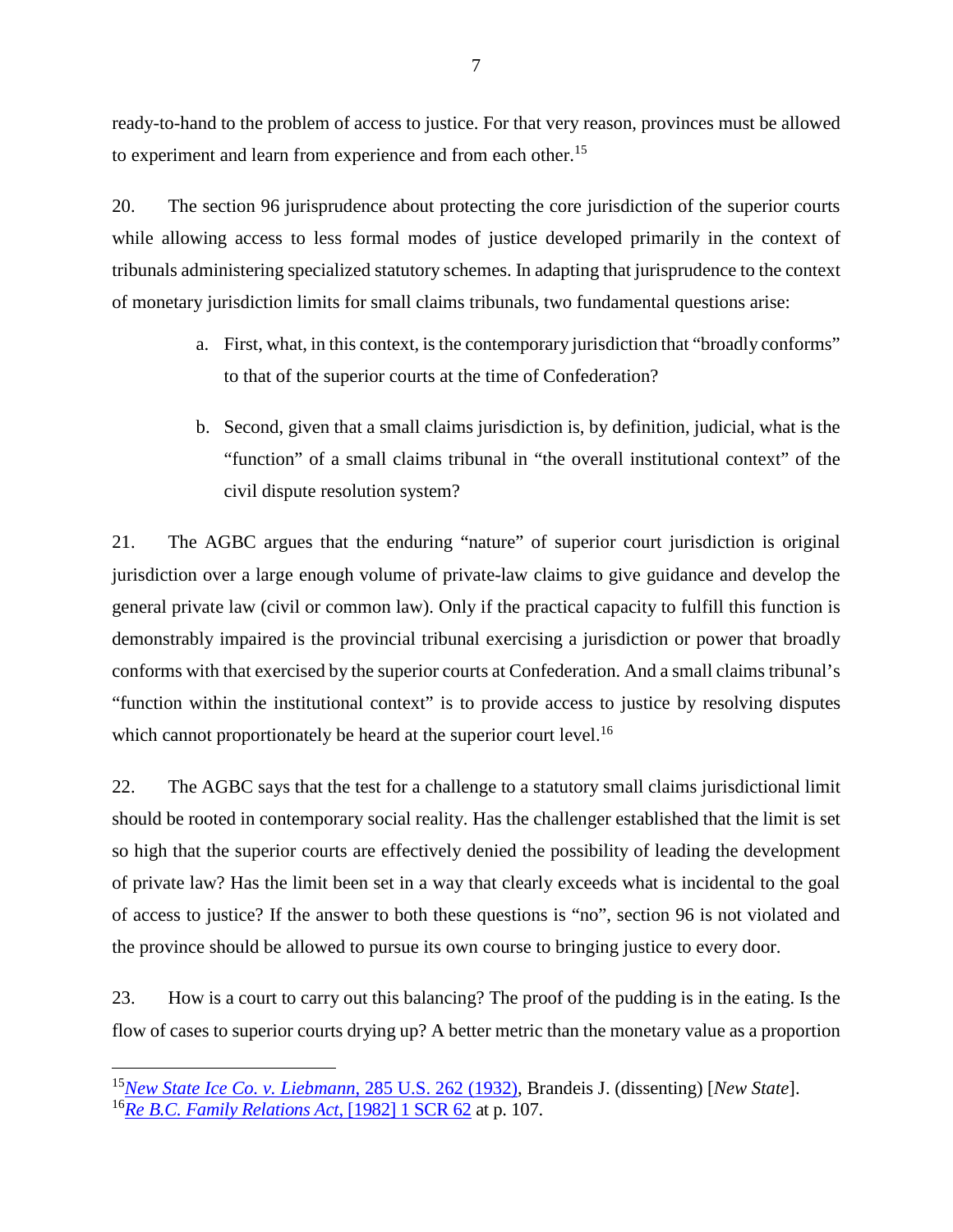of nGDP would be the proportion of civil cases actually resolved. Even more importantly, are citizens unable to have their disputes resolved by a public and proportionate tribunal? The absence of nGDP would be the proportion of civil cases actually resolved. Even more importantly, are<br>citizens unable to have their disputes resolved by a public and proportionate tribunal? The absence<br>of evidence that the core fun impaired should be determinative. impaired should be determinative.

#### B. General Principles of Relationship of History to Constitutional Interpretation Apply **B. General Principles of Relationship of History to Constitutional Interpretation Apply to Section 96** to Section 96

24. This Court recently addressed the principles regarding the relationship between historical 24. This Court recently addressed the principles regarding the relationship between historical facts and constitutional interpretation in *Comeau*.<sup>17</sup> The trial judge in that case rested an expansive<br>interpretation of section 121 of the *Constitution Act*, 1867 ("All Articles of the Growth, Produce,<br>or Manufacture interpretation of section 121 of the Constitution Act, 1867 ("All Articles of the Growth, Produce, or Manufacture of any one of the Provinces shall, from and after the Union, be admitted free into each of the other Provinces") on the expert evidence of a historian.<sup>18</sup> This Court held that this was<br>an error: expert evidence cannot be given directly on the interpretation of the constitution, since<br>constitutional inte an error: expert evidence cannot be given directly on the interpretation of the constitution, since constitutional interpretation is a matter of domestic law.19

25. While historical facts are relevant to constitutional interpretation, they are not 25. While historical facts are *relevant* to constitutional interpretation, they are not determinative, and they must be approached in the correct way. Constitutional texts should be *determinative*, and they must be approached in the correct way. Constitutional texts should be placed in their proper linguistic, philosophic and *historical* context, but this context reveals purposes —often conflicting purposes - that must be applied in a manner that is sensitive to evolving *purposes* –often conflicting purposes - that must be applied in a manner that is sensitive to evolving circumstances and new realities. The underlying animating principles of the Constitution — circumstances and new realities. The underlying animating principles of the Constitution – federalism, democracy, the rule of law and the protection of minorities – fill out the textual provisions. This is the living tree doctrine.<sup>20</sup> provisions. This is the living tree doctrine. <sup>20</sup>

26. The Court noted in Comeau that the historical context of section 121 supported the need for balance in applying provisions that were the result of a compromise between competing imperatives. The Fathers of Confederation indeed had a vision of an "economic union", but this 26. The Court noted in *Comeau* that the historical context of section 121 supported the need<br>for balance in applying provisions that were the result of a compromise between competing<br>imperatives. The Fathers of Confederat gave authority to each province to make different decisions on how goods would be treated. An "absolute" guarantee of internal free trade could not prevail if it meant that provinces could not gave authority to each province to make different decisions on how goods would be treated. An "absolute" guarantee of internal free trade could not prevail if it meant that provinces could not

<sup>1</sup>[7R. v. Comeau, 2018 SCC 15, \[2018\] 1 SCR 342](http://canlii.ca/t/hrkm6) [Comeau]. <sup>17</sup>*R. v. Comeau*, 2018 SCC 15, [2018] 1 SCR 342[*Comeau*].

<sup>18</sup>Comeau [at para. 15.](http://canlii.ca/t/hrkm6#par15)  <sup>18</sup>*Comeau* at para. 15.

<sup>1</sup>[9Comeau at para. 40.](http://canlii.ca/t/hrkm6#par40) <sup>19</sup>*Comeau* at para. 40.

<sup>2</sup>[0Comeau at para. 52.](http://canlii.ca/t/hrkm6#par52) <sup>20</sup>*Comeau* at para. 52.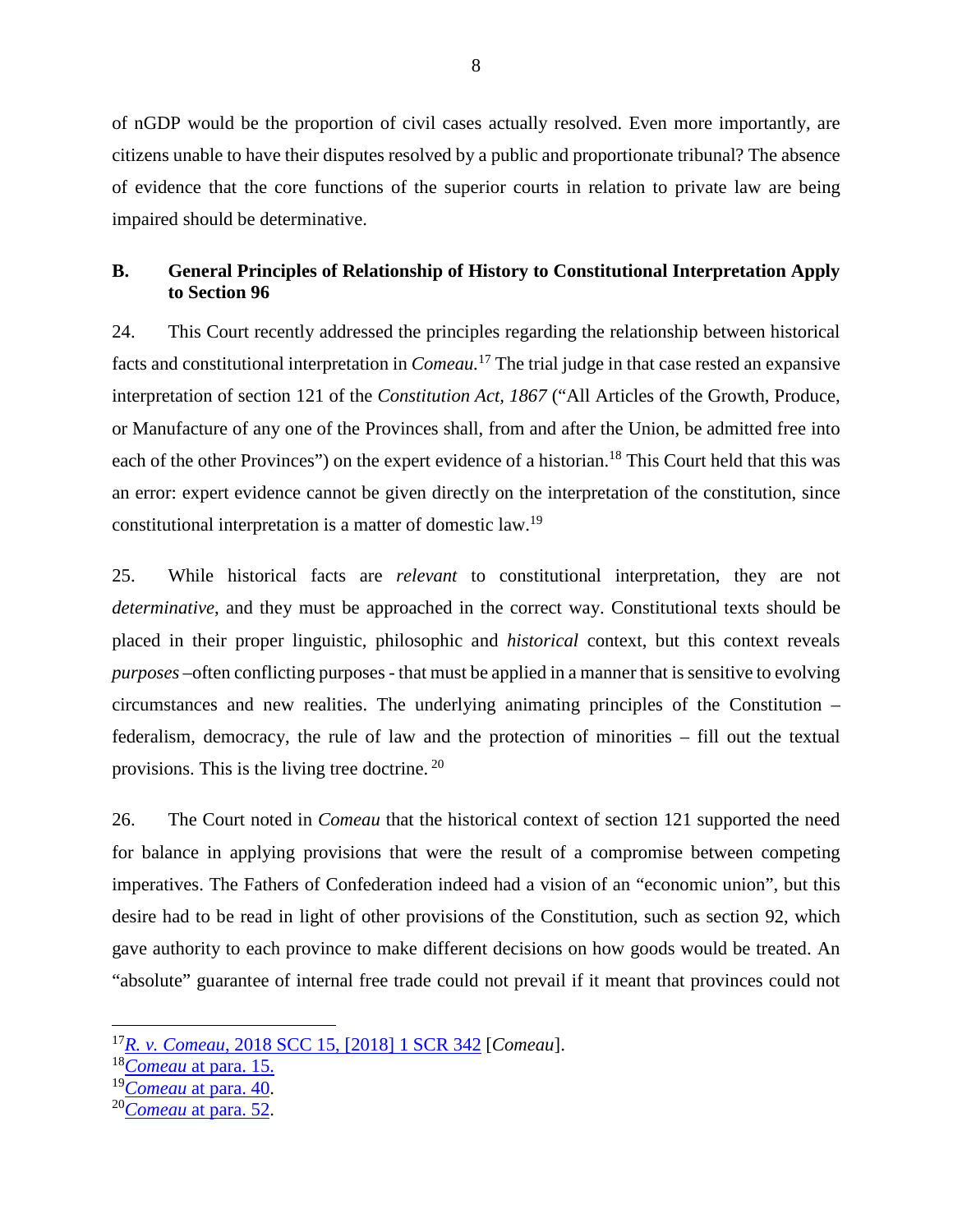legislate in relation to property and civil rights whenever this would have an effect on legislate in relation to property and civil rights whenever this would have an effect on<br>interprovincial trade.<sup>21</sup> In other words, the Court looked at past historical compromises, embodied in the constitutional text, as a source of countervailing interests, values and principles. in the constitutional text, as a source of *countervailing* interests, values and principles.

27. Similarly, in the *Employment Insurance Reference*,<sup>22</sup> the Supreme Court of Canada held that the Federal Parliament could provide for income-replacement benefits during maternity and parental leave under section 91(2A) (Unemployment Insurance), even though such benefits would not have been contemplated in 1940 when section 91(2A) was added to the Constitution. Justice Deschamps did not ignore the historic compromise that led to section 91(2A) in the face of the Great Depression: this historic context was very relevant to the purpose of a constitutional not have been contemplated in 1940 when section 91(2A) was added to the Constitution. Justice<br>Deschamps did not ignore the historic compromise that led to section 91(2A) in the face of the<br>Great Depression: this historic c provision.24 But the social mores of the day, in relation to the value of women's work, were not incorporated.<sup>25</sup> The enduring value of empowering the federal government to provide for income replacement during interruptions in employment could be applied in the different social context of the twenty-first century. The key is to distinguish the "essential components", identified both by the framers and subsequent court decisions, from the shifting social realities to which these components must be adapted.26 27. Similarly, in the *Employment Insurance Reference*,<sup>22</sup> the Supreme Court of Canada held<br>that the Federal Parliament could provide for income-replacement benefits during maternity and<br>parental leave under section 91(2 provision.<sup>24</sup> But the social mores of the day, in relation to the value of women's work, were not<br>incorporated.<sup>25</sup> The enduring value of empowering the federal government to provide for income<br>replacement during interrup the twenty-first century. The key is to distinguish the "essential components", identified both by the framers and subsequent court decisions, from the shifting social realities to which these components must be adapted.<sup>2</sup>

28. The application of section 96 of the Constitution Act, 1867 has always paid special attention to the historical situation in 1867 and the division at that time between superior courts, the intermediate courts and other mid-Victorian courts and tribunals. But the principle of the "living tree" applies as much to section 96 as any other provision of the Constitution.<sup>27</sup> We should first look at the principles and policies ("essential components") the courts have identified in relation to the historic compromise represented by sections 92(14) and 96. 28. The application of section 96 of the *Constitution Act, 1867* has always paid special attention<br>to the historical situation in 1867 and the division at that time between superior courts, the<br>intermediate courts and ot

 $\overline{a}$ 

<sup>21</sup>[Comeau at para. 67.](http://canlii.ca/t/hrkm6#par67) <sup>21</sup>*Comeau* at para. 67.

<sup>&</sup>lt;sup>22</sup>Reference re Employment Insurance Act (Can.), ss. 22 and 23, [2005] 2 SCR 669, 2005 SCC<br>5[6 \[](http://canlii.ca/t/1lshd)Employment Insurance Reference] [56 \[Employment Insurance Referencel](http://canlii.ca/t/1lshd) 

<sup>2</sup>[3Employment Insurance Reference at paras. 16-](http://canlii.ca/t/1lshd#par16)24 and 58. <sup>23</sup>*Employment Insurance Reference* at paras. 16-24 and 58.

<sup>2</sup>[4Employment Insurance Reference at para. 45.](http://canlii.ca/t/1lshd#par45) <sup>24</sup>*Employment Insurance Reference* at para. 45.

<sup>2</sup>[5Employment Insurance Reference at para. 19.](http://canlii.ca/t/1lshd#par19) <sup>25</sup>*Employment Insurance Reference* at para. 19.

<sup>&</sup>lt;sup>26</sup> *Employment Insurance Reference* at para. 10.

<sup>&</sup>lt;sup>27</sup> Reference re Amendments to the Residential Tenancies Act (N.S.), [1996] 1 SCR 186, Lamer [CJC at para. 27 \[Amendments to the Residential Tenancies Act N.S.\].](http://canlii.ca/t/1frcn#par27)  CJC at para. 27 [*Amendments to the Residential Tenancies Act N.S.*].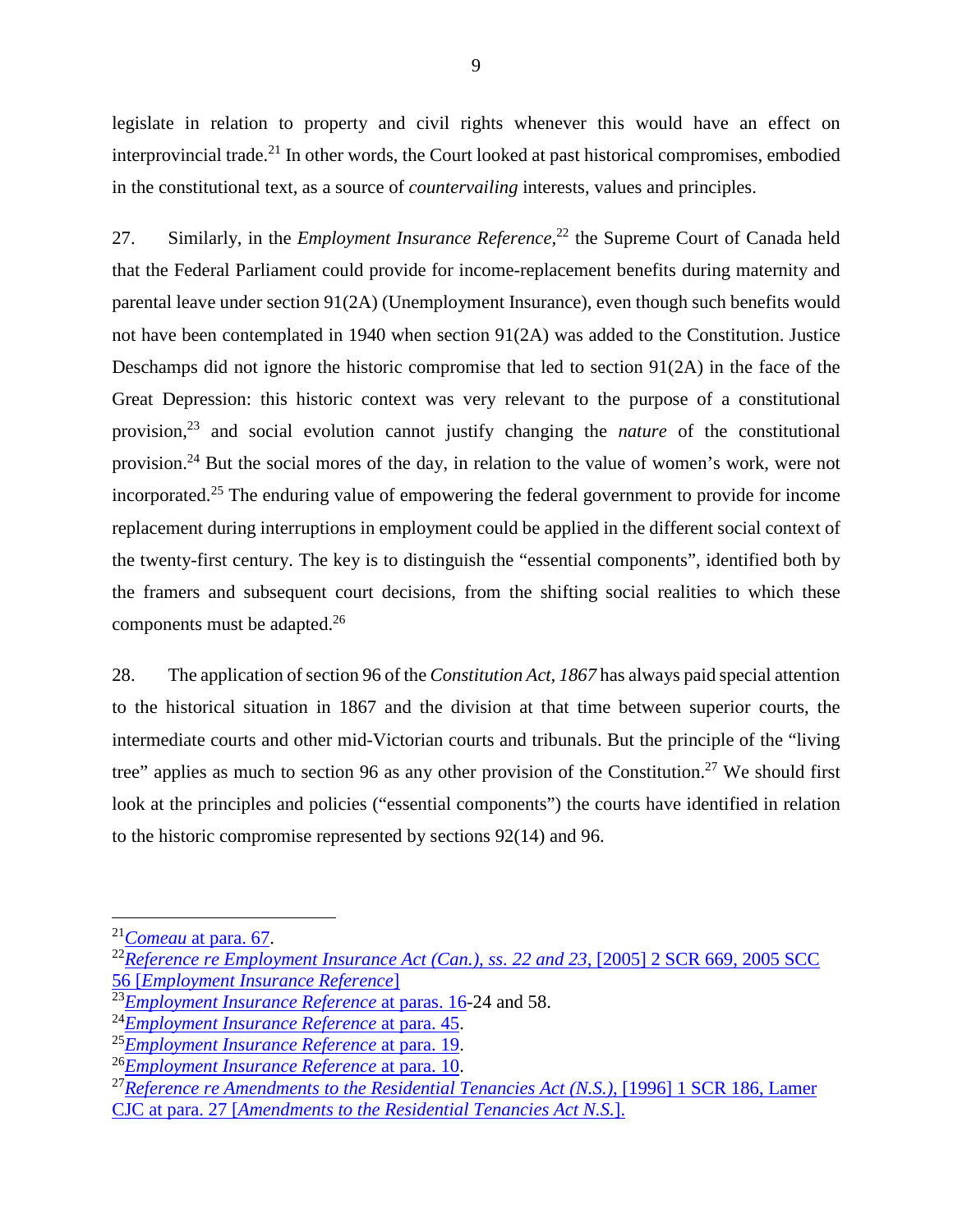29. The core principle of the jurisprudence is the "mutual modification" between sections 92(14) and 96. Each must be given meaning. Section 96 must be read in the context of the general 29. The core principle of the jurisprudence is the "mutual modification" between sections 92(14) and 96. Each must be given meaning. Section 96 must be read in the context of the general plenary provincial legislative aut Under that section, provincial legislatures are ultimately accountable to their voters to promote access to affordable and timely adjudication of their disputes. Because the challenges to this goal vary over time and in different parts of the country, it is vital that the Constitution not be interpreted as a straitjacket. Under that section, provincial legislatures are ultimately accountable to their voters to promote<br>access to affordable and timely adjudication of their disputes. Because the challenges to this goal<br>vary over time and in di

30. What needs to be preserved is a balance between access to affordable justice, on the one hand, and enough sufficient claims originally adjudicated by superior courts so that those courts can continue to play their traditional role in the development of the law. The Court of Appeal therefore erred in characterizing "access to justice" as a good thing to be pursued, but only within the constitutional constraints of section  $96<sup>29</sup>$  Rather, the imperative of giving provinces freedom to explore new approaches to access to justice is, by virtue of the mutual modification principle, part of the meaning of section 96 itself, rather than a policy goal external to, but constrained, by the constitutional provision. therefore erred in characterizing "access to justice" as a good thing to be pursued, but only within<br>the constitutional constraints of section 96.<sup>29</sup> Rather, the imperative of giving provinces freedom<br>to explore new appro

31. Using a single economic metric does not allow for this balancing, which turns on social realities. Rather it simply invalidates jurisdictional changes which cross that line, without consideration of countervailing factors. This is especially arbitrary when the line is as contentious and uncertain as the monetary bright lines being proposed by the expert economists in this reference. The bright line approach would reduce the question of validity under section 96 to a realities. Rather it simply invalidates jurisdictional changes which cross that line, without<br>consideration of countervailing factors. This is especially arbitrary when the line is as contentious<br>and uncertain as the monet metric would limit provinces' ability to try different solutions depending on the needs of their own populations. matter of expert evidence – an approach rejected by this Court in *Comeau*.<sup>30</sup> Moreover, a single metric would limit provinces' ability to try different solutions depending on the needs of their own populations.

 $\overline{a}$ 

<sup>&</sup>lt;sup>28</sup> <u>Martineau & Sons Limited v. Montreal (City), [1932] 1 DLR 353 (JCPC)</u> [Martineau] at p.<br>359; <u>Re Residential Tenancies Act, [1981] 1 SCR 714</u> [Residential Tenancies] at p. 728; <u>Trial</u><br>Lawyers Association of British 359; Re Residential Tenancies Act, [1981] 1 SCR 714 [Residential Tenancies] at p. 728; Trial Lawyers Association of British Columbia v. British Columbia (Attorney General), [2014] 3 SCR 31, 2014 SCC 59 [Trial Lawyers] at para. [25.](http://canlii.ca/t/gds2j#par25)

<sup>29</sup>Reasons for Judgment at para. 185. <sup>29</sup>*Reasons for Judgment* at para. 185.

<sup>3</sup>[0Comeau at para. 15,](http://canlii.ca/t/hrkm6#par15) [43.](http://canlii.ca/t/hrkm6#par43) <sup>30</sup>*Comeau* at para. 15*,* 43.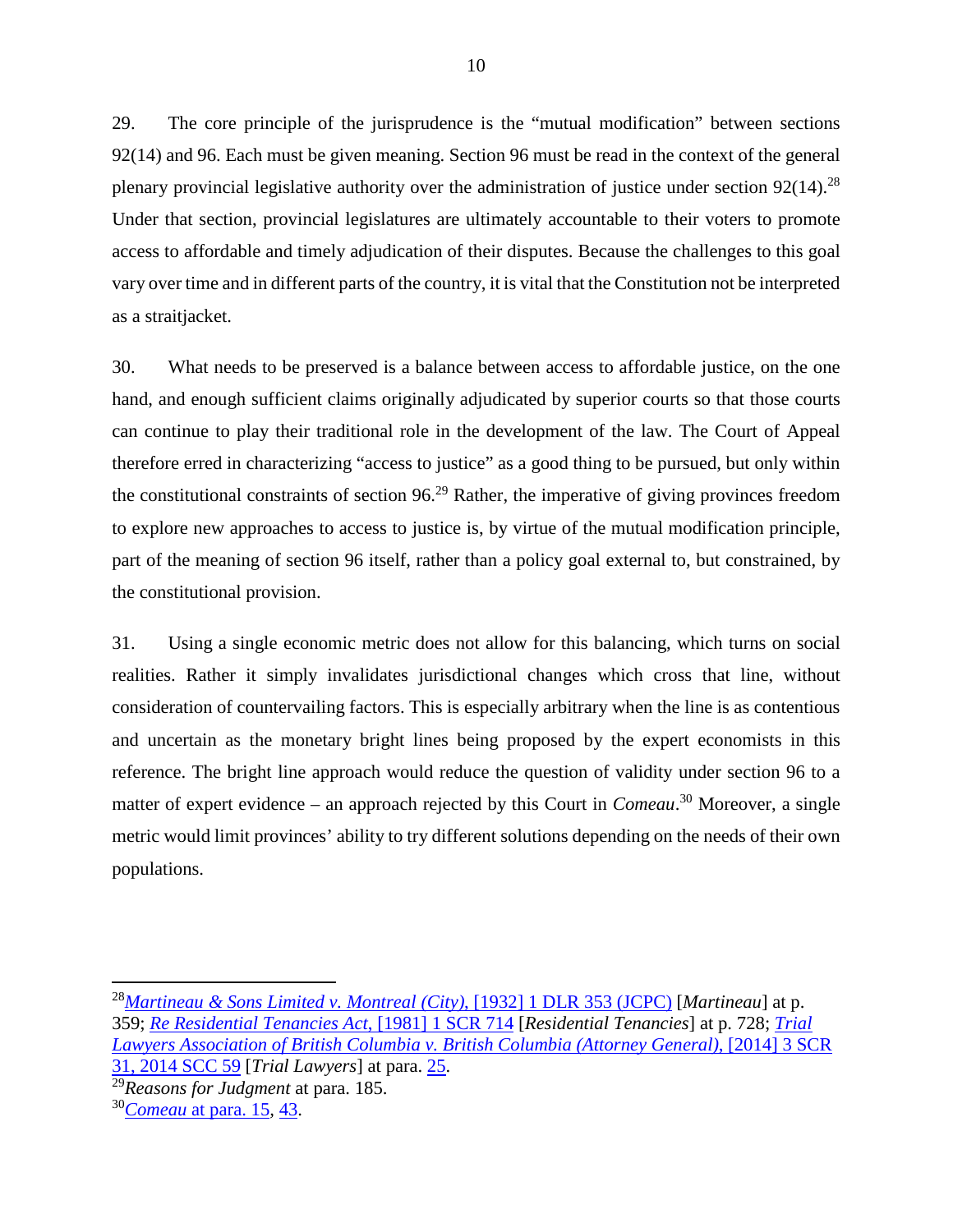32. Where the framers of the Constitution Act, 1867 wanted to use a specific monetary threshold, they made it explicit, as with the qualifications of senators and the amounts of direct monetary transfers from the Dominion to the provinces.<sup>31</sup> If they had wanted to limit small claims tribunals to \$100, they would have said so. While it is no doubt correct that the concepts of "nominal GDP" or the "consumer price index" were not available to them — and therefore could not have been the basis for a textual formula, this just shows how arbitrary it would be to ascribe that formula to their "original intent." What they did instead was to entrench a federally-appointed court that had the "nature" of a superior court, that filled the function of a superior court. <sup>11</sup><br>32. Where the framers of the *Constitution Act, 1867* wanted to use a specific monetary<br>threshold, they made it explicit, as with the qualifications of senators and the amounts of direct<br>monetary transfers from the D

33. In Residential Tenancies, Chief Justice Dickson identified the protection of a unitary judicial system as a component of the Canadian version of federalism as the foundational value of section 96.<sup>32</sup> The importance of the unitary judiciary to Canadian federalism has been developed section 96.<sup>32</sup> The importance of the unitary judiciary to Canadian federalism has been developed<br>in subsequent cases.<sup>33</sup> It has also been stated to be an aspect of the principle of the rule of law.<sup>34</sup>

34. Values of federalism and the rule of law weigh on the other side of the balance as well. 34. Values of federalism and the rule of law weigh on the other side of the balance as well. The underlying value of section 92(14), as with other provincial legislative authorities under the The underlying value of section 92(14), as with other provincial legislative authorities under the Constitution Act, 1867, is the reconciliation of unity with diversity, allowing each regional Constitution Act, 1867, is the reconciliation of unity with diversity, allowing each regional majority to innovate to find solutions that work for it, with those successes and failures working as examples for the other provinces.<sup>35</sup> Unless its actions are repugnant to section 96, each province<br>should be able to go its own way in the administration of justice.<sup>36</sup> should be able to go its own way in the administration of justice.<sup>36</sup>

35. Access to justice is the component of the rule of law that informs the interaction of sections  $92(14)$  and  $96<sup>37</sup>$  As Lord Halsbury noted, English justice at the time of Confederation made 35. Access to justice is the component of the rule of law that informs the interaction of sections 92(14) and 96.<sup>37</sup> As Lord Halsbury noted, English justice at the time of Confederation made

3[5Reference re Secession of Quebec, \[1998\] 2 SCR 217 at para. 58;](http://canlii.ca/t/1fqr3#par58) [Canadian Western Bank v.](http://canlii.ca/t/1rmr1#par22)  <sup>35</sup>*Reference re Secession of Quebec*, [1998] 2 SCR 217 at para. 58; *Canadian Western Bank v.*  [Alberta, \[2007\] 2 SCR 3, 2007 SCC 22 at para. 22.](http://canlii.ca/t/1rmr1#par22) New State, Brandeis J. (dissenting) at p. 311) *Alberta*, [2007] 2 SCR 3, 2007 SCC 22 at para. 22. New State, Brandeis J. (dissenting) at p. 311)

<sup>&</sup>lt;sup>31</sup>Constitution Act, 1867, s. 23 (qualifications of a senator), [ss. 112-119](http://canlii.ca/t/ldsw#sec112) (debts and transfers at Confederation). Confederation).

<sup>32</sup>Residential Tenancies at p. 728; [Young Offenders Reference,](https://www.canlii.org/en/ca/scc/doc/1990/1990canlii19/1990canlii19.html) [1991] 1 SCR 252 at p. 264. <sup>32</sup>*Residential Tenancies* at p. 728; *Young Offenders Reference*, [1991] 1 SCR 252 at p. 264.

<sup>33</sup>*Morguard Investments Ltd. v. De Savoye*, [1990] 3 SCR 1077 at pp. 1099-1100; *Hunt v. T&N* [plc, \[1993\] 4 SCR 289.](http://canlii.ca/t/1frxg)  *plc*, [1993] 4 SCR 289*.*

<sup>3</sup>[4Amendments to the Residential Tenancies Act N.S. at para. 72.](http://canlii.ca/t/1frcn#par72) <sup>34</sup>*Amendments to the Residential Tenancies Act N.S.* at para. 72.

<sup>&</sup>lt;sup>36</sup> Reference Re Authority to Perform Functions Vested by Adoption Act, The Children of Unmarried Parents Act, The Deserted Wives' and Children's Maintenance Act of Ontario, [1938]<br>SCR 398 [Adoption Reference] at p. 414. SCR 398 [Adoption Reference] at p. 414.

<sup>3</sup>[7 Trial Lawyers](http://canlii.ca/t/gds2j) at paras. 38 and 39. <sup>37</sup>*Trial Lawyers* at paras. 38 and 39.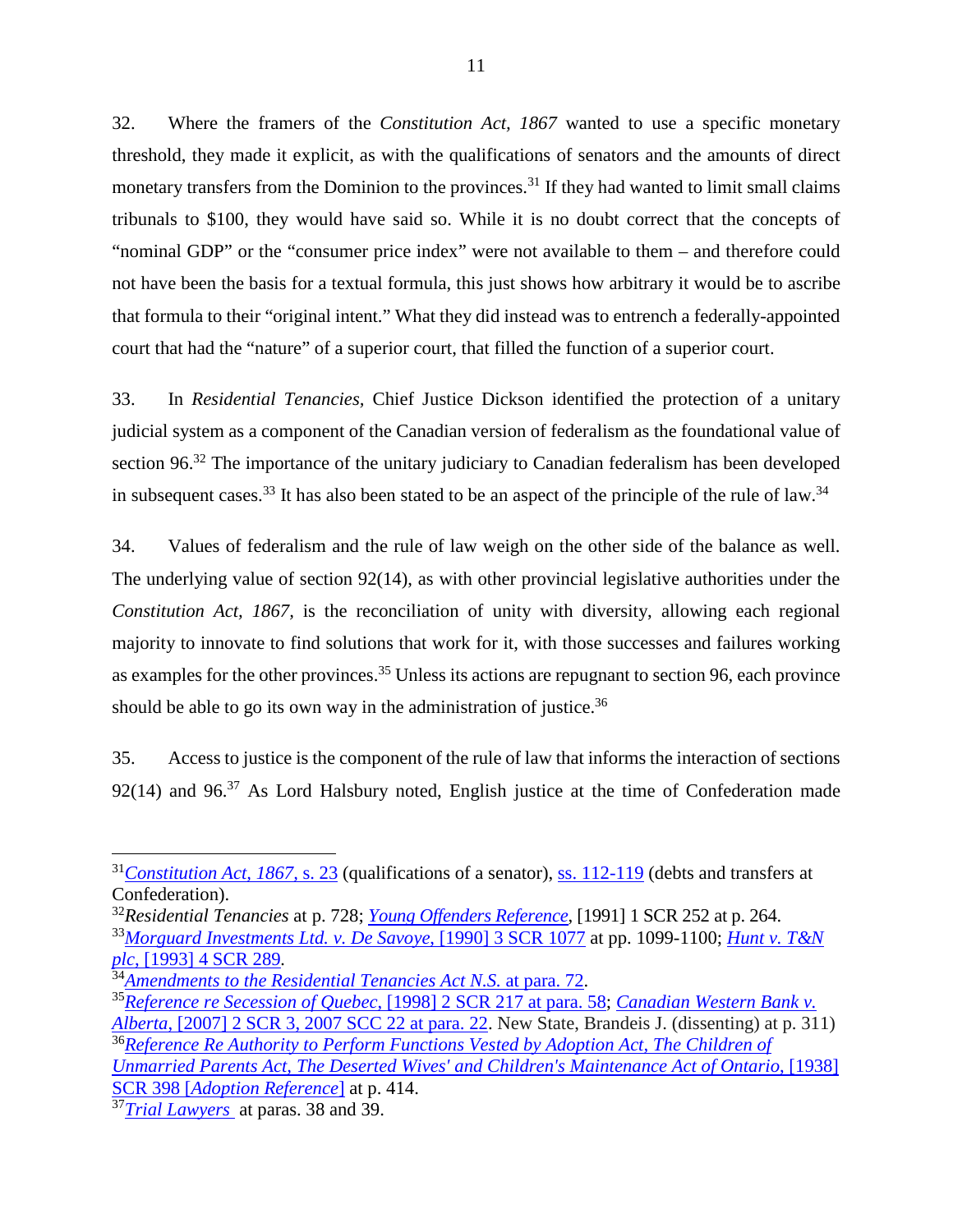extensive use of executive tribunals and justices of the peace to take justice to every door by ensuring there were "as many courts as there were manors in the Kingdom."<sup>38</sup> In the 1938 Adoption Reference, the Supreme Court of Canada recognized the importance of "inferior tribunals" as "touch[ing] the great mass of the people more intimately and more extensively than do the judgments of the Superior Courts".<sup>39</sup> In reacting to early critics of section 96 jurisprudence,<sup>40</sup> the Privy Council and Supreme Court of Canada applied what Chief Justice Dickson referred to as an "increasingly broad test of constitutional validity" in upholding more accessible administrative tribunals.41 12<br>extensive use of executive tribunals and justices of the peace to take justice to every door by<br>ensuring there were "as many courts as there were manors in the Kingdom."<sup>38</sup> In the 1938 *Adoption*<br>Reference, the Supreme "touch[ing] the great mass of the people more intimately and more extensively than do the judgments of the Superior Courts".<sup>39</sup> In reacting to early critics of section 96 jurisprudence,<sup>40</sup> the Privy Council and Supreme C

36. In the 1986 Scowby case, Justice La Forest said that section 96, like "other parts of the 36. In the 1986 Scowby case, Justice La Forest said that section 96, like "other parts of the Constitution, cannot be frozen in an 1867 mold." New techniques of dispute resolution for the expeditious disposition of disputes must be available to the provinces. What is crucial is that superior courts "continue their exclusive function of determining basic judicial questions of public expeditious disposition of disputes must be available to the provinces. What is crucial is that<br>superior courts "continue their exclusive function of determining basic judicial questions of public<br>order and public policy." forums proportionate to what is in dispute with maintaining a role of the unitary superior courts in forums proportionate to what is in dispute with maintaining a role of the unitary superior courts in basic judicial questions as being at the heart of the interpretative balance of ss. 92(14) and 96. *basic* judicial questions as being at the heart of the interpretative balance of ss. 92(14) and 96.

37. In Hryniak, the Court recognized that in the twenty-first century, the rule of law requires 37. In *Hryniak,* the Court recognized that in the twenty-first century, the rule of law requires access to justice, that the latter involves a balance between affordability and procedure, and that getting that balance right requires a "culture shift", proportionality between what is at stake and access to justice, that the latter involves a balance between affordability and procedure, and that<br>getting that balance right requires a "culture shift", proportionality between what is at stake and<br>the process involved a The Court insisted that the existence of an "accessible public forum" is necessary for the development of the common law, and without it the rule of law will be threatened.<sup>44</sup> Hryniak was not itself a section 96 or constitutional case. But in Trial Lawyers, the majority referred to Hryniak The Court insisted that the existence of an "accessible public forum" is necessary for the development of the common law, and without it the rule of law will be threatened.<sup>44</sup> *Hryniak* was not itself a section 96 or cons

 $\overline{a}$ 

<sup>38</sup>Halsbury, p. 348. <sup>38</sup>Halsbury, p. 348.

<sup>3</sup>[9 Adoption Reference](http://canlii.ca/t/1nmz9) at p. 415. <sup>39</sup>*Adoption Reference*at p. 415.

<sup>40</sup>John Willis, "Section 96 of the British North America Act" 18 Canadian Bar Review 517 <sup>40</sup>John Willis, "Section 96 of the British North America Act" 18 *Canadian Bar Review* 517 (1940). (1940).

<sup>&</sup>lt;sup>41</sup> Residential Tenancies at p. 732[,](http://canlii.ca/t/gct9b) referring to <u>Labour Relations Board of Saskatchewan v. John</u><br>East Iron Works Limited, [1948] 4 DLR 673 (JCPC), *Tomko v. Labour Relations Board (N.S.) et*<br>al., [1977] 1 SCR 112 and *M* East Iron Works Limited, [1948] 4 DLR 673 (JCPC), Tomko v. Labour Relations Board (N.S.) et al.,  $[1977]$  1 SCR 112 and *Mississauga (City) v. Peel (Municipality)*,  $[1979]$  2 SCR 244. 4[2Scowby v. Glendinning, \[1986\] 2 SCR 226 at para. 36.](http://canlii.ca/t/1ftqf#par36) <sup>42</sup>*Scowby v. Glendinning*, [1986] 2 SCR 226 at para. 36.

<sup>4</sup>[3Hryniak v. Mauldin, 2014 SCC 7, \[2014\] 1 SCR 87 IHryniald at para. 2.](http://canlii.ca/t/g2s18#par2) <sup>43</sup>*Hryniak v. Mauldin*, 2014 SCC 7, [2014] 1 SCR 87 [*Hryniak*] at para. 2*.*

<sup>4</sup>[4Hryniak at para. 26.](http://canlii.ca/t/g2s18#par26) <sup>44</sup>*Hryniak* at para. 26.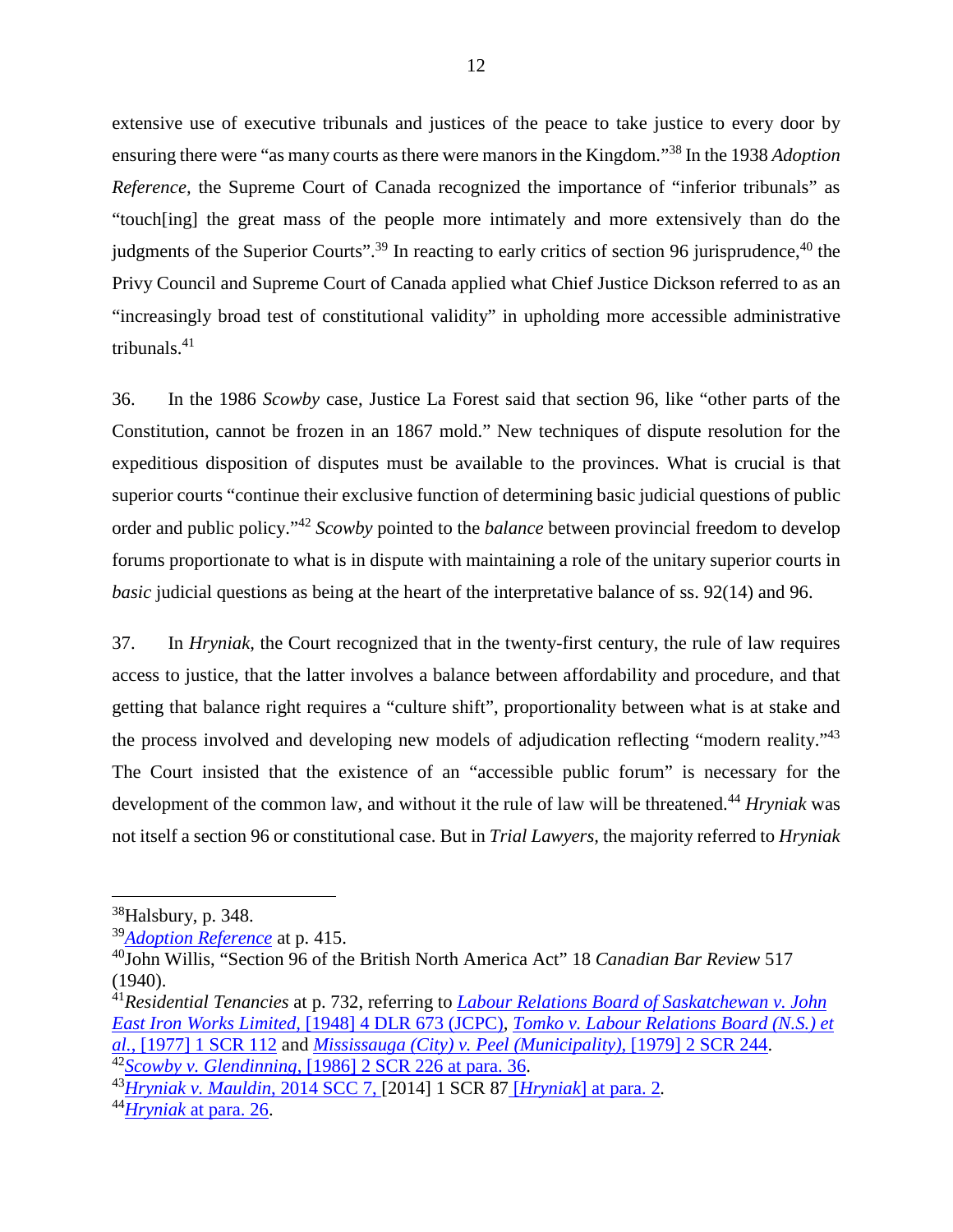to recognize both accessibility and the preservation of a public forum as underlying purposes of to recognize both accessibility and the preservation of a public forum as underlying purposes of section 96, as modified by section  $92(14).^{45}$ 

38. The fundamental underlying principles at stake in the balance between sections 92(14) and 38. The fundamental underlying principles at stake in the balance between sections 92(14) and 96 are therefore democracy (in particular, the principle that exercises of legislative authority should be respected unless found to be repugnant to section 96), federalism (which, in the Canadian model, points both to the need to preserve a unitary judicial system in relation to basic judicial questions of public order and public policy, as well as diversity of approaches in relation to other matters) and the rule of law (which encompasses both to the need for a unitary superior court judiciary and the need to develop new techniques of dispute resolution and expeditious and lowcost resolution of disputes). cost resolution of disputes). 96 are therefore democracy (in particular, the principle that exercises of legislative authority<br>should be respected unless found to be repugnant to section 96), federalism (which, in the Canadian<br>model, points both to the

#### C. The Monetary Jurisdiction Jurisprudence **C. The Monetary Jurisdiction Jurisprudence**

39. At the time of Confederation, the superior courts and the intermediate section 96 courts had conduct of a minority of civil litigation. Provincially-appointed, often lay, tribunals provided justice for the bulk of cases where a barrister with the ability to appear in superior courts would have been unaffordable. 39. At the time of Confederation, the superior courts and the intermediate section 96 courts<br>had conduct of a minority of civil litigation. Provincially-appointed, often lay, tribunals provided<br>justice for the bulk of case

40. It was soon established that the post-Confederation provincial executives could appoint 40. It was soon established that the post-Confederation provincial executives could appoint<br>judges to the courts whose monetary jurisdiction was analogous to the Commissioners' Courts of Canada East, the Division Courts of Canada West and the Justices of the Peace and City Courts of Canada East, the Division Courts of Canada West and the Justices of the Peace and City Courts of the Maritime Provinces.46 In Re Small Debts Act, the BC Courts concluded that a provincially-the Maritime Provinces.<sup>46</sup> In *Re Small Debts Act,* the BC Courts concluded that a provinciallyappointed small claims tribunal is presumptively constitutional unless it is "in effect" a section 96 appointed small claims tribunal is presumptively constitutional unless it is "in effect" a section 96 court.<sup>47</sup> A provincially-appointed small claims tribunal may have similar procedures to section 96 courts, although they often did not.<sup>48</sup> courts, although they often did not. <sup>48</sup>

41. In French v. McKendrick, the Ontario Court of Appeal held that "merely" increasing the 41. In *French v. McKendrick,* the Ontario Court of Appeal held that "merely" increasing the monetary jurisdiction of a small claims court did not transform it into a section 96 court.<sup>49</sup> It is

<sup>4</sup>[5Trial Lawyers at para. 38.](http://canlii.ca/t/gds2j#par38) <sup>45</sup>*Trial Lawyers* at para. 38.

<sup>46</sup>Ganong v. Bayley (1877), 17 N.B. 324; Re Small Debts Act (B.C.), [1896] B.C.J. No. 45. <sup>46</sup>*Ganong v. Bayley* (1877), 17 N.B. 324; *Re Small Debts Act (B.C.),* [1896] B.C.J. No. 45.

<sup>47</sup>Re Small Debts Act at para. 15, Walkem J. <sup>47</sup>*Re Small Debts Act* at para. 15, Walkem J.

<sup>48</sup>Re Small Debts Act at para. 27, Drake J. <sup>48</sup>*Re Small Debts Act* at para. 27, Drake J.

<sup>49</sup>French v. McKendrick, [1931] 1 D.L.R. 696 (Ont. C.A.) at para. 28-30. <sup>49</sup>*French v. McKendrick,* [1931] 1 D.L.R. 696 (Ont. C.A.) at para. 28-30.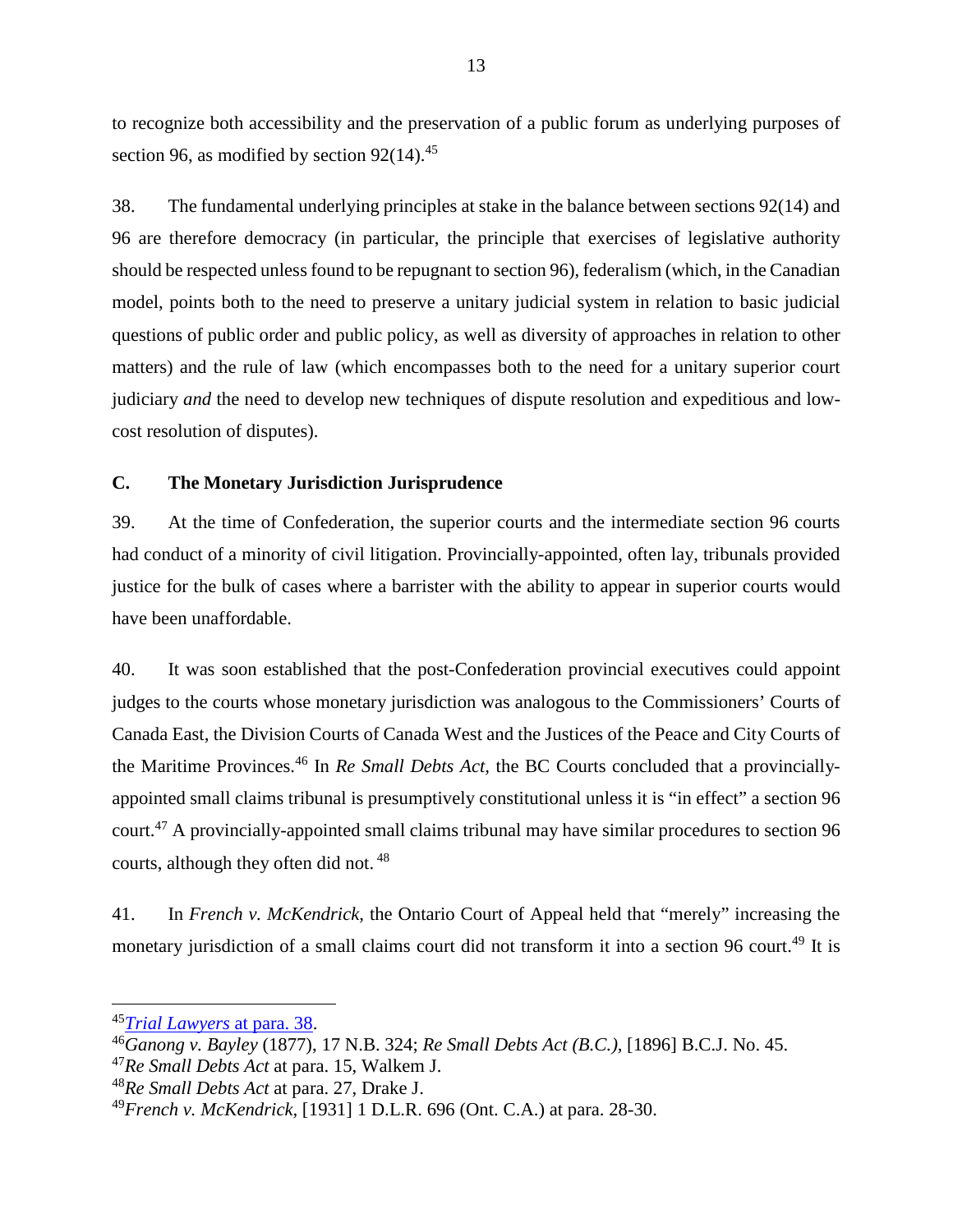worth noting that this change was not justified on the basis of inflation, which was not a problem in the early Depression, nor on more sophisticated metrics, which had yet to be developed. Rather, what was issue is whether the change had transformed the *nature* of the court. <sup>14</sup><br>worth noting that this change was not justified on the basis of inflation, which was not a problem<br>in the early Depression, nor on more sophisticated metrics, which had yet to be developed. Rather,<br>what was issue is w

42. In the 1965 Magistrates Court Jurisdiction Reference, this Court was asked to decide whether an increase in the monetary jurisdiction of a provincially-appointed inferior court could be increased from \$200 to \$500. The amount of the increase exceeded the only economic metric given to the Court. The highest-valued general civil claim within the jurisdiction of a non-section 96 court in the confederating provinces in 1867 was \$100 and in Quebec was \$25. The Supreme 42. In the 1965 *Magistrates Court Jurisdiction Reference*, this Court was asked to decide<br>whether an increase in the monetary jurisdiction of a provincially-appointed inferior court could<br>be increased from \$200 to \$500. consumer price index (CPI). The WPI was 80.2 in 1867 and 244.4 in 1963, for a 305% increase. consumer price index (CPI). The WPI was 80.2 in 1867 and 244.4 in 1963, for a 305% increase. The earliest year for the CPI was 1913, and the CPI had increased by 269% since then. Using the WPI metric provided to the Court – the metric that gave the highest figure - the monetary equivalent of \$100 at Confederation would have been \$304.74, about 60% of what was actually approved. The Court's decision to uphold an increase to \$500 was therefore a rejection of the proposition that economic metrics determine the constitutional limit. The possibility that the result approved. The Court's decision to uphold an increase to \$500 was therefore a *rejection* of the proposition that economic metrics determine the constitutional limit. The possibility that the result the 1964 Court reached c provided to it can have no jurisprudential significance. The earliest year for the CPI was 1913, and the CPI had increased by 269% since then. Using the<br>WPI metric provided to the Court – the metric that gave the highest figure - the monetary<br>equivalent of \$100 at Confederation

provided to it can have no jurisprudential significance.<br>43. Instead Justice Fauteux said the jurisprudential issue was whether the increase, by itself and without more, was likely to "change the nature" («apte à changer le caractère») of the inferior tribunal to make it a court within section 96.51 At the time, the broader section 96 case law also used the intuitive concepts of "analogy" or "character" to make the comparison between 1867 and the present day. Justice Fauteux spoke of the « *problème classique* » of reconciling sections  $92(14)$ and without more, was likely to "change the nature" (*«apte à changer le caractère»*) of the inferior<br>tribunal to make it a court within section 96.<sup>51</sup> At the time, the broader section 96 case law also<br>used the intuitive to make change to the administration of justice and the core purposes of section 96. In short, the case law regarding constitutionality of legislated jurisdictional limits was about social function case law regarding constitutionality of legislated jurisdictional limits was about social function

<sup>50</sup>Magistrates Court Jurisdiction Reference at p. 776. <sup>50</sup>*Magistrates Court Jurisdiction Reference* at p. 776.

<sup>51</sup>Magistrates Court Jurisdiction Reference at p. 781. <sup>51</sup>*Magistrates Court Jurisdiction Reference* at p. 781.

<sup>52</sup>Magistrates Court Jurisdiction Reference at p. 782. <sup>52</sup>*Magistrates Court Jurisdiction Reference* at p. 782.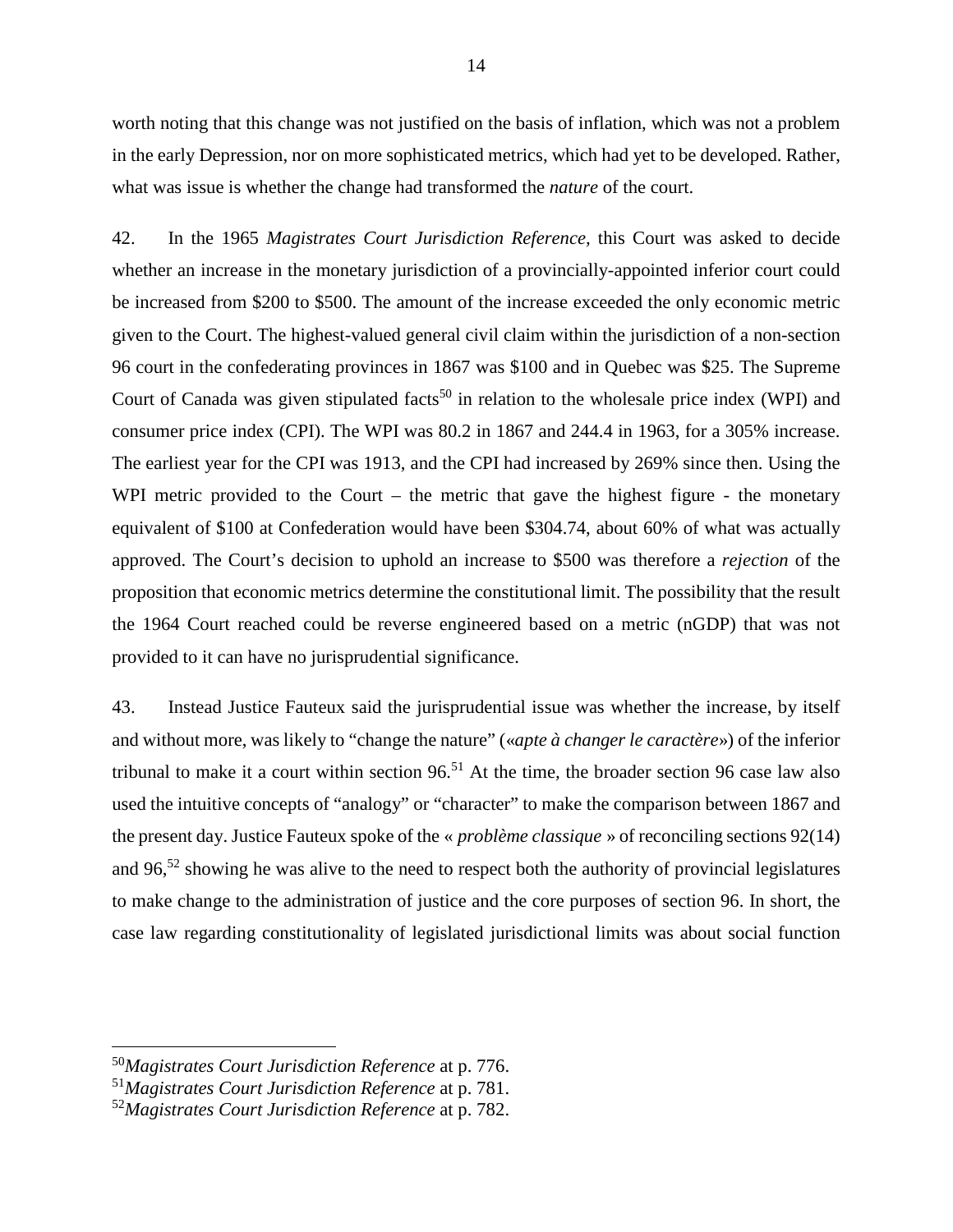("character") and not about extrapolations from the numbers that happened to be used by a<br>provincial statute in 1867.<br>44. As the evidence of Messrs. St-Maurice and Geloso makes clear, there are multiple possible provincial statute in 1867.

44. As the evidence of Messrs. St-Maurice and Geloso makes clear, there are multiple possible economic metrics that could be applied to compare a monetary sum in the past with the present. Both experts correctly reject the ordinary measure of inflation, the CPI, as inappropriate: there is no reason to think that legal costs — or the value of the kind of high-valued claim necessary to develop the private law - have gone up proportionately to the CPI. But there is no strong reason to take any of the other metrics as determinative. Nominal GDP per capita is a metric of use to economists and economic historians, but it is not responsive to the underlying values and principles of section 96. Then, as now, the reason to have high-valued claims in section 96 courts was to ensure independence and a unitary approach to the development of the most fundamental parts of ensure independence and a unitary approach to the development of the most fundamental parts of the law. Then, as now, the reason to provide alternatives for lower-valued claims was so that the the law. Then, as now, the reason to provide alternatives for lower-valued claims was so that the<br>cost of litigation in more formal courts did not make pursuing those claims uneconomic. We do not know if the cost of litigation has risen proportionately with nGDP per capita or has grown more quickly. Nominal GDP is not a close proxy for the character of a higher-valued claim. The same can be said of other simple metrics. economic metrics that could be applied to compare a monetary sum in the past with the present.<br>Both experts correctly reject the ordinary measure of inflation, the CPI, as inappropriate: there is<br>no reason to think that le not know if the cost of litigation has risen proportionately with nGDP per capita or has grown more<br>quickly. Nominal GDP is not a close proxy for the character of a higher-valued claim. The same<br>can be said of other simple

#### D. The Residential Tenancies Test Adapted **D. The Residential Tenancies Test Adapted**

45. A generation after the *Magistrates Court Reference*, *Residential Tenancies* developed the three-part test for determining when the allocation of jurisdiction to a provincially-appointed tribunal is contrary to section 96. The test was summarized by Chief Justice Laskin shortly afterwards as follows: 45. A generation after the *Magistrates Court Reference*, *Residential Tenancies* developed the three-part test for determining when the allocation of jurisdiction to a provincially-appointed tribunal is contrary to sectio

1. Does the challenged power or jurisdiction broadly conform to the power or jurisdiction exercised by Superior, District or County Courts at the time of Confederation? afterwards as follows:<br>
1. Does the challenged power or jurisdiction broadly conform to the power or jurisdiction<br>
exercised by Superior, District or County Courts at the time of Confederation?<br>
2. Is the function of the p

considered from the point of view of the nature of the question which the tribunal is called upon to decide [...]? considered from the point of view of the nature of the question which the tribunal is called<br>upon to decide [...]?<br>3. If the power or jurisdiction of the provincial tribunal is exercised in a judicial manner,<br>does its fun

3. If the power or jurisdiction of the provincial tribunal is exercised in a judicial manner,

 $\overline{a}$ 

<sup>53</sup> MFI at p. 429. <sup>53</sup> *MFI* at p. 429.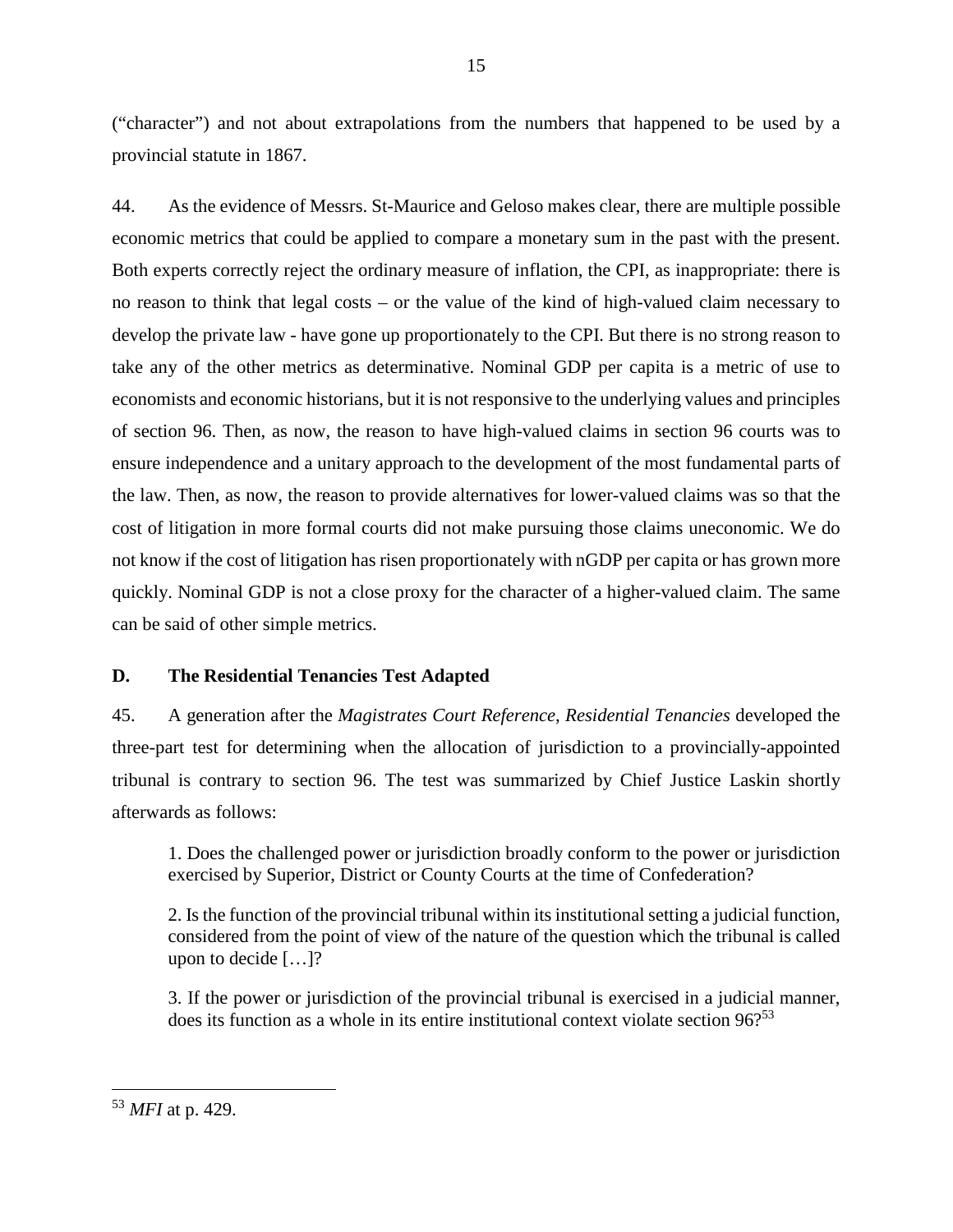46. The Residential Tenancies test was developed in the context of tribunals administering 46. The *Residential Tenancies* test was developed in the context of tribunals administering specialized statutory jurisdiction in mind and not for small claims tribunals applying the general specialized statutory jurisdiction in mind and not for small claims tribunals applying the general<br>law to disputes whose value is not enough to justify a full trial before a superior court. But an appropriate translation to the context of monetary jurisdiction can be found. appropriate translation to the context of monetary jurisdiction can be found.

47. If we look to the constitutional purposes behind section 96 courts, the civil dispute jurisdiction that "broadly conforms" with that exercised by superior courts at Confederation is the jurisdiction to decide a sufficient number of claims to be able guide the development of the private law. Superior courts were able to do this at Confederation with jurisdiction over a minority of private disputes — but they could not have done so with no "book of business" at all. 47. If we look to the constitutional purposes behind section 96 courts, the civil dispute<br>jurisdiction that "broadly conforms" with that exercised by superior courts at Confederation is the<br>jurisdiction to decide a suffici

48. Similarly, at the third stage, the issue is not the institutional context of specialized regulatory administration and adjudication of particular statutory schemes, but the institutional context of a division of labour in addressing civil disputes based on the amount involved. The regulatory administration and adjudication of particular statutory schemes, but the institutional<br>context of a division of labour in addressing civil disputes based on the amount involved. The<br>functional reason for this di not fulfill *their* function if their processes were adapted to the smaller-value disputes, while those<br>with such disputes could not get redress if they were required to use superior courts designed to<br>address the basic ju with such disputes could not get redress if they were required to use superior courts designed to address the basic judicial questions of public policy.

#### E. Test for Monetary Limits Jurisdiction Under Section 96 **E. Test for Monetary Limits Jurisdiction Under Section 96**

49. In the AGBC's submission, the Court should articulate a test that goes beyond conclusory inquiries into the effect of the monetary limit on the "character" of the court and is responsive to the underlying considerations. The democracy principle, and the general presumption of regularity in relation to statutes, requires that the burden of persuasion and proof be on the challenger to the law. 49. In the AGBC's submission, the Court should articulate a test that goes beyond conclusory<br>inquiries into the effect of the monetary limit on the "character" of the court and is responsive to<br>the underlying consideration

50. Section 96 is about protecting the core of superior court jurisdiction. In the context of civil disputes, superior courts operate both as reviewing courts (whether on appeal or otherwise) and as a matter of original jurisdiction. Historically, the core of their original jurisdiction in relation to civil disputes was to adjudicate complex issues of law in the context of high-valued claims. Section 96 courts were always lawyers' courts. In the context of developing private law, a unitary system has been valuable in the common-law provinces as a means of keeping the common law reasonably disputes, superior courts operate both as reviewing courts (whether on appeal or otherwise) and as<br>a matter of original jurisdiction. Historically, the core of their original jurisdiction in relation to<br>civil disputes was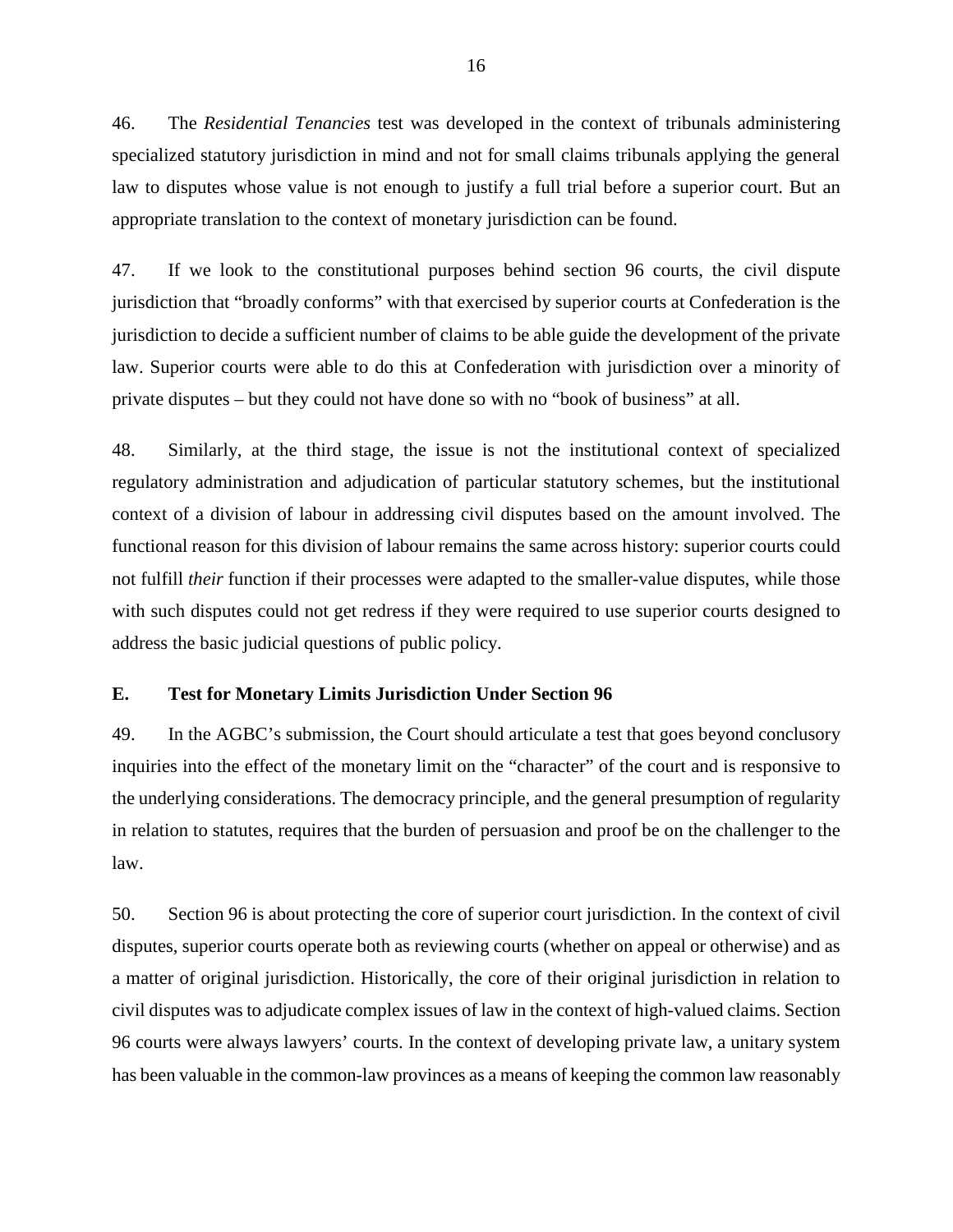consistent. In all provinces, the greater indicia of independence and the unitary structure has been<br>of importance in developing complex areas of private law.<br>51. At the first stage, a claimant challenging monetary limits of importance in developing complex areas of private law.

51. At the first stage, a claimant challenging monetary limits under section 96 must therefore demonstrate that this core of superior court original jurisdiction over private disputes has been impaired. As with the principle of interjurisdictional immunity, "impairing" is an intermediary standard between merely affecting superior court jurisdiction and sterilizing it. At this stage, the effect on the ability of the superior courts to continue to develop the private law must be significant. The monetary limits need not paralyze this aspect of the superior courts' works, but its impact must be serious.54 Monetary limits that do not impair this function of the superior courts cannot be problematic under section 96. demonstrate that this core of superior court original jurisdiction over private disputes has been<br>impaired. As with the principle of interjurisdictional immunity, "impairing" is an intermediary<br>standard between merely affe

52. Even if the challenger is able to demonstrate this, the countervailing consideration is the need to ensure that provinces are able to address the serious problem of access to justice. Section 96 should not become a barrier to accessible justice. Since no one has yet solved the problem, it is better to err on the side of allowing innovation to proceed. British Columbia's experiment with the CRT is still ongoing and we do not yet know how far it will be able to solve the problems the better to err on the side of allowing innovation to proceed. British Columbia's experiment with the<br>CRT is still ongoing and we do not yet know how far it will be able to solve the problems the<br>Cromwell Report identified. contribute their own lessons in turn. Section 96 should not prevent the provinces from acting as laboratories both of democracy and of access to justice. 52. Even if the challenger is able to demonstrate this, the countervailing consideration is the need to ensure that provinces are able to address the serious problem of access to justice. Section 96 should not become a bar

53. The appropriate point at which to address this fundamental value in section 96 is at the contribute their own lessons in turn. Section 96 should not prevent the provinces from acting as<br>laboratories both of democracy and of access to justice.<br>53. The appropriate point at which to address this fundamental value the Court formulated this test in two ways: first, as whether the power is "subsidiary or ancillary to general administrative functions assigned to the tribunal" and the second as whether it "may be may be necessarily incidental to the achievement of a broader policy goal of the legislature."<sup>56</sup> The second formulation is more useful in the context of small claims tribunals where the policy goal is<br>to promote access to justice. Indeed, even in the administrative context, this goal has been to promote access to justice. Indeed, even in the administrative context, this goal has been the Court formulated this test in two ways: first, as whether the power is "subsidiary or ancillary<br>to general administrative functions assigned to the tribunal" and the second as whether it "may be<br>may be necessarily inci

<sup>&</sup>lt;sup>54</sup> Quebec (Attorney General) v. Canadian Owners and Pilots Association[, \[2010\] 2 SCR 536,](http://canlii.ca/t/2cxpd#par44) 2010 SCC 39 at para. 44-45. [2010 SCC 39 at para. 44-45.](http://canlii.ca/t/2cxpd#par44)

<sup>55</sup>Residential Tenancies at pp. 735-6. <sup>55</sup>*Residential Tenancies* at pp. 735-6.

<sup>56</sup>Residential Tenancies at p 732, citing Mississauga v. Regional Municipality of Peel, [1979] 2 <sup>56</sup>*Residential Tenancies* at p 732, citing *Mississauga v. Regional Municipality of Peel,* [1979] 2 S.C.R. 244. S.C.R. 244.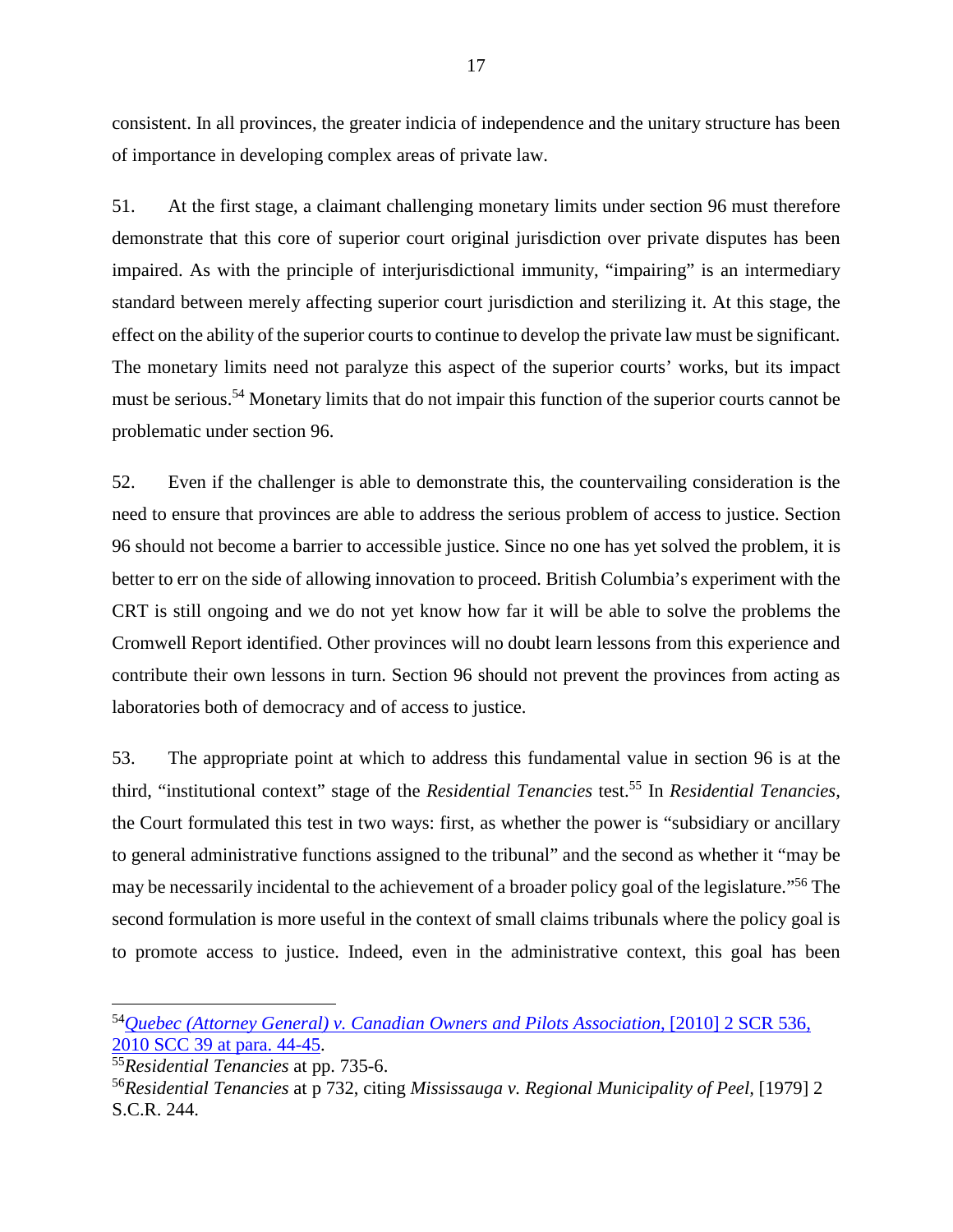recognized, and was critical to the finding of Justice Wilson that labour standards tribunals were acceptable under section 96 because they "provide low-cost and accessible methods of recognized, and was critical to the finding of Justice Wilson that labour standards tribunals were<br>acceptable under section 96 because they "provide low-cost and accessible methods of<br>investigation and dispute resolution," reinstatement claims.  $57$  At the second stage, therefore, a claimant challenging monetary limits should be required to show that the limits are not incidental to the goal of providing a forum whose timeliness and expense are proportionate to the amount at stake.

54. With these requirements, section 96 will do its work (protect the superior courts' core role), while section 92(14) will do what it needs to do (protect the ability of the provinces to experiment with ways of promoting access to justice). Rather than an attempt to reproduce the precise balance made at Confederation (adjusted only for inflation, or nGDP growth or some other economic statistic), this test will allow each generation to consider the balance for itself. reinstatement claims. <sup>57</sup> At the second stage, therefore, a claimant challenging monetary limits<br>should be required to show that the limits are not incidental to the goal of providing a forum whose<br>timeliness and expense

#### F. Application of Test to Article 35 **F. Application of Test to Article 35**

55. On British Columbia's approach, Article 35 should be upheld. There is no evidence that Quebec's Superior Court has been deprived of the ability to develop Quebec's private law as a matter of original jurisdiction. Moreover, in light of the access to justice crisis gripping all 55. On British Columbia's approach, Article 35 should be upheld. There is no evidence that Quebec's Superior Court has been deprived of the ability to develop Quebec's private law as a matter of original jurisdiction. More approaches not available to superior courts. approaches not available to superior courts.

56. In particular, it is troubling that the Court of Appeal accepted a "slippery slope" argument that even though there is no evidence that jurisdiction over cases in the \$70,000-\$85,000 range in fact has a significant impact on the Superior Court of Quebec, this "logic" will somehow "lead" to the superior courts being "gradually stripped" of their core jurisdiction.<sup>58</sup> This kind of "slippery<br>slope" reasoning fails to give weight to the constitutional interests on the other side. To be<br>successful, a claimant sh slope" reasoning fails to give weight to the constitutional interests on the other side. To be successful, a claimant should have to show an actual impairment of the capacity of the superior courts to develop the law.<br>
courts to develop the law. 56. In particular, it is troubling that the Court of Appeal accepted a "slippery slope" argument<br>that even though there is no evidence that jurisdiction over cases in the \$70,000-\$85,000 range in<br>fact has a significant imp

<sup>&</sup>lt;sup>57</sup>Sobeys Stores Ltd. v. Yeomans and Labour Standards Tribunal (N.S.), [1989] 1 SCR 238 at p.<br><u>280</u>. [280.](http://canlii.ca/t/1ft92)

<sup>58</sup>Reasons for Judgment, para. 186. <sup>58</sup>*Reasons for Judgment,* para. 186.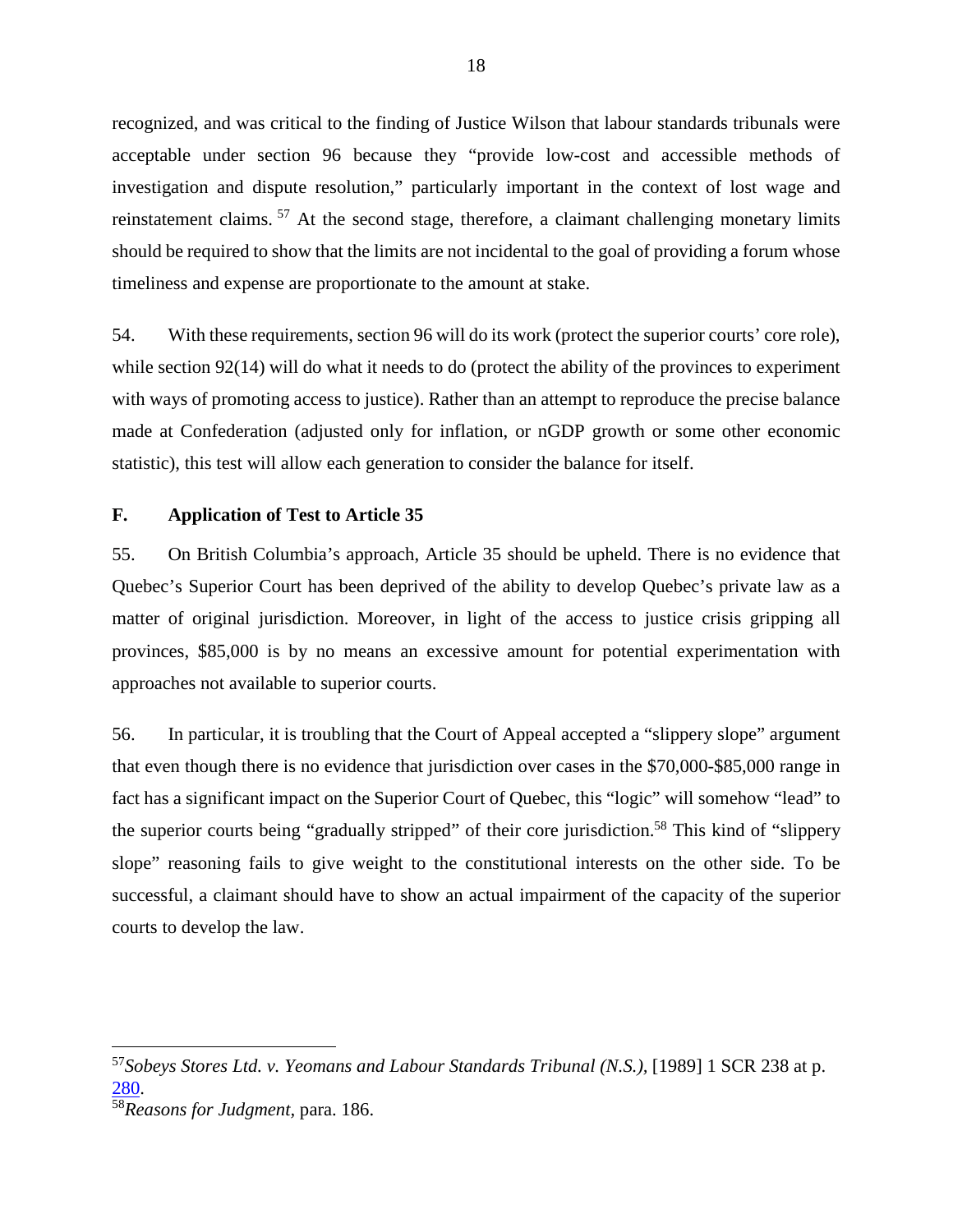#### PART IV - SUBMISSIONS ON COSTS **PART IV** - **SUBMISSIONS ON COSTS**

57. British Columbia does not ask for costs and asks that no costs be awarded against it. 57. British Columbia does not ask for costs and asks that no costs be awarded against it.

#### PART V - ORDERS SOUGHT **PARTV- ORDERSSOUGHT**

58. British Columbia takes no position on the second question. 5 8. British Columbia takes no position on the second question.

I

ALL OF WHICH IS RESPECTFULLY SUBMITTED THIS 11th OF MARCH 2020

iv J. Gareth MorleylZachary Froese J. Gareth Morley I Zachary Froese **Counsel for the Intervener,** Attorney General of British Columbia Attorney General of British Columbia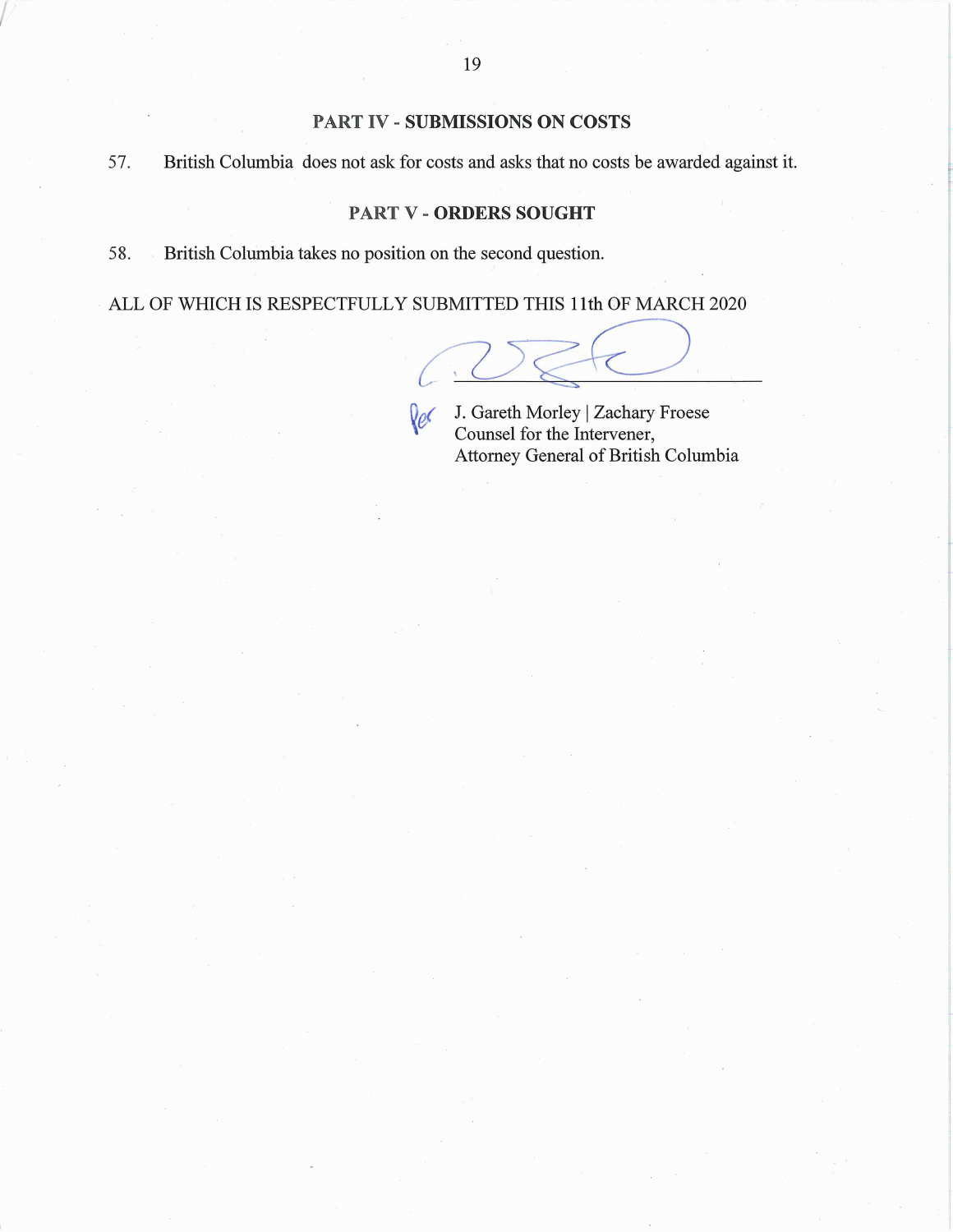#### PART VI - LIST OF AUTHORITIES **PART VI - LIST OF AUTHORITIES**

#### Jurisprudence:

| Jurisprudence: |                                                                                                                                                                                                                                                                                                                          |                               |
|----------------|--------------------------------------------------------------------------------------------------------------------------------------------------------------------------------------------------------------------------------------------------------------------------------------------------------------------------|-------------------------------|
| Tab            | <b>Cases</b>                                                                                                                                                                                                                                                                                                             | Paragraph<br><b>Reference</b> |
| 1.             | Renvoi à la Cour d'appel du Québec portant sur la validité<br>constitutionnelle des dispositions de l'article 35 du Code de<br>procédure civile qui fixent à moins de 85 000 \$ la compétence<br>pécuniaire exclusive de la Cour du Québec et sur la compétence<br>d'appel attribuée à la Cour du Québec, 2019 QCCA 1492 | 17, 30, 56                    |
| 2.             | Cour de Magistrat de Québec v. Barreau de la Province de Québec,<br>[1965] RCS 772                                                                                                                                                                                                                                       | 2, 42, 43                     |
| 3.             | <i>French v. McKendrick,</i> [1931] 1 D.L.R. 696 (Ont. C.A.)                                                                                                                                                                                                                                                             | 41                            |
| 4.             | Ganong v. Bayley (1877), 17 N.B. 324                                                                                                                                                                                                                                                                                     | 40                            |
| 5.             | Hryniak v. Mauldin, 2014 SCC 7, [2014] 1 SCR 87                                                                                                                                                                                                                                                                          | 37                            |
| 6.             | <i>Hunt v. T&amp;N plc,</i> [1993] 4 SCR 289                                                                                                                                                                                                                                                                             | 33                            |
| 7.             | Labour Relations Board of Saskatchewan v. John East Iron Works<br>Limited, [1948] 4 DLR 673 (JCPC)                                                                                                                                                                                                                       | 35                            |
| 8.             | Martineau & Sons Limited v. Montreal (City), [1932] 1 DLR 353<br>(JCPC)                                                                                                                                                                                                                                                  | 29                            |
| 9.             | Massey-Ferguson Industries Ltd. v. Saskatchewan, [1981] 2 SCR<br>413]                                                                                                                                                                                                                                                    | 5, 45                         |
| 10.            | Mississauga (City) v. Peel (Municipality), $[1979]$ 2 SCR 244                                                                                                                                                                                                                                                            | 35                            |
| 11.            | Morguard Investments Ltd. v. De Savoye, [1990] 3 SCR 1077                                                                                                                                                                                                                                                                | 33                            |
| 12.            | New State Ice Co. v. Liebmann, 285 U.S. 262 (1932), Brandeis J.<br>(dissenting)                                                                                                                                                                                                                                          | 19, 34                        |
| 13.            | Quebec (Attorney General) v. Canadian Owners and Pilots<br>Association, <a>[2010]</a> 2 SCR 536, 2010 SCC 395                                                                                                                                                                                                            | 51                            |
| 14.            | R. v. Comeau, 2018 SCC 15, [2018] 1 SCR 342                                                                                                                                                                                                                                                                              | 24, 25, 26, 31                |
| 15.            | Re B.C. Family Relations Act, [1982] 1 SCR 62                                                                                                                                                                                                                                                                            | 21                            |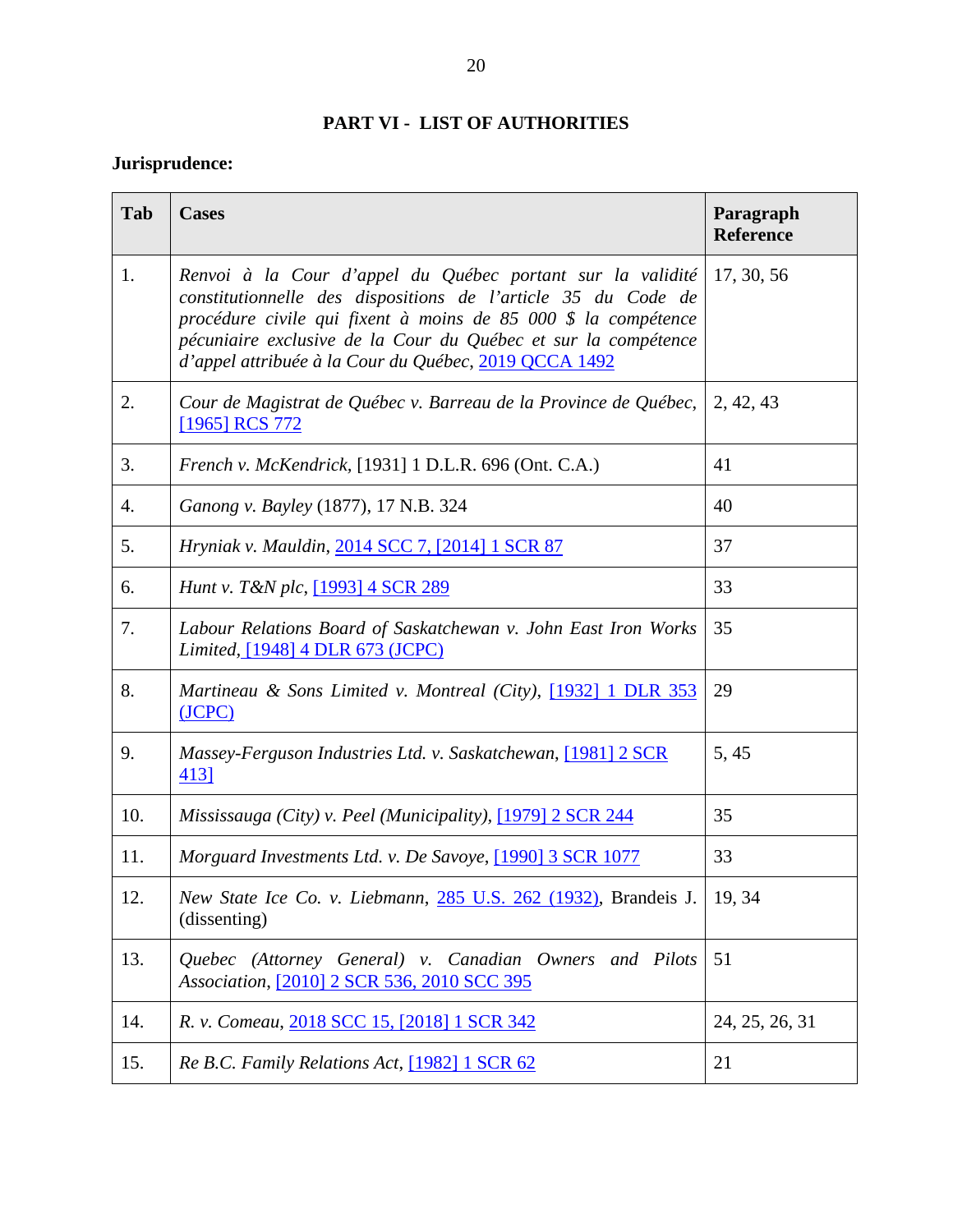| Tab | <b>Cases</b>                                                                                                                                                                                   | Paragraph<br><b>Reference</b> |
|-----|------------------------------------------------------------------------------------------------------------------------------------------------------------------------------------------------|-------------------------------|
| 16. | Re Residential Tenancies Act, [1981] 1 SCR 714                                                                                                                                                 | 5, 29, 33, 35, 53             |
| 17. | Re Small Debts Act (B.C.), [1896] B.C.J. No. 45                                                                                                                                                | 40                            |
| 18. | Reference re Amendments to the Residential Tenancies Act (N.S.),<br>[1996] 1 SCR 186                                                                                                           | 28, 33                        |
| 19. | Reference Re Authority to Perform Functions Vested by Adoption Act,<br>The Children of Unmarried Parents Act, The Deserted Wives' and<br>Children's Maintenance Act of Ontario, [1938] SCR 398 | 34, 35                        |
| 20. | Reference re Employment Insurance Act (Can.), ss. 22 and 23, [2005]<br>2 SCR 669, 2005 SCC 56                                                                                                  | 27                            |
| 21. | Reference re Secession of Quebec, [1998] 2 SCR 217                                                                                                                                             | 34                            |
| 22. | Scowby v. Glendinning, [1986] 2 SCR 2266.                                                                                                                                                      | 36                            |
| 23. | Sobeys Stores Ltd. v. Yeomans and Labour Standards Tribunal (N.S.),<br>[1989] 1 SCR 238                                                                                                        | 53                            |
| 24. | Tomko v. Labour Relations Board (N.S.) et al., [1977] 1 SCR 112                                                                                                                                | 35                            |
| 25. | Trial Lawyers Association of British Columbia v. British Columbia<br>(Attorney General), [2014] 3 SCR 31, 2014 SCC 59 [Trial Lawyers]                                                          | 29, 35, 37                    |

#### Legislation **Legislation**

| <b>Tab</b> | <b>Legislation</b>                                                    | Paragraph |
|------------|-----------------------------------------------------------------------|-----------|
| 26.        | Accident Claims Regulation, B.C. Reg. 60/2019, s. 7                   | 13        |
| 27.        | Civil Resolution Tribunal Act, SBC 2012, c. 25, ss. 132, 133 $(1)(c)$ | 13        |
| 28.        | <i>Constitution Act, 1867, ss. 23, 92(14), 96, 112-119.</i>           | 4 and on  |